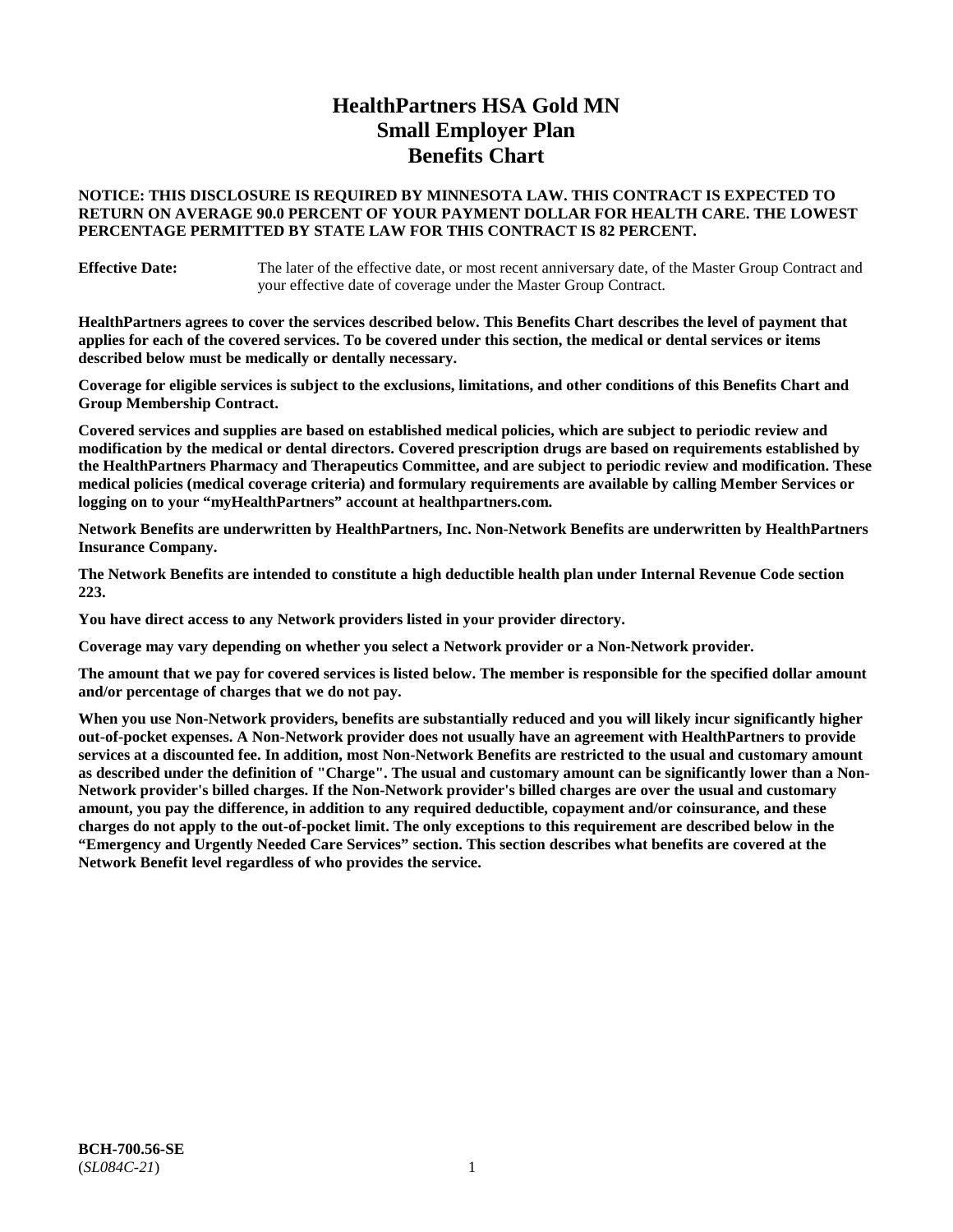# **These definitions apply to this Benefits Chart. They also apply to the Contract.**

| <b>Biosimilar Drugs:</b> | A prescription drug, approved by the Food and Drug Administration (FDA), that the FDA has<br>determined is biosimilar to and interchangeable with a biological brand name drug. Biosimilar<br>drugs are not considered generic drugs and are not covered under the generic drug benefit.                                                                                                                                                                                                                                                                                                                                           |
|--------------------------|------------------------------------------------------------------------------------------------------------------------------------------------------------------------------------------------------------------------------------------------------------------------------------------------------------------------------------------------------------------------------------------------------------------------------------------------------------------------------------------------------------------------------------------------------------------------------------------------------------------------------------|
| <b>Brand Name Drug:</b>  | A prescription drug, approved by the Food and Drug Administration (FDA), that is manufactured,<br>sold, or licensed for sale under a trademark by the pharmaceutical company that originally<br>researched and developed the drug. Brand name drugs have the same active-ingredient formula as<br>the generic version of the drug. However, generic drugs are manufactured and sold by other drug<br>manufacturers and are generally not available until after the patent on the brand name drug has<br>expired. A few brand name drugs may be covered at the generic drug benefit level if this is<br>indicated on the formulary. |
| <b>Calendar Year:</b>    | This is the 12-month period beginning 12:01 A.M. Central Time, on January 1, and ending 12:00<br>A.M. Central Time of the next following December 31.                                                                                                                                                                                                                                                                                                                                                                                                                                                                              |
| <b>Charge:</b>           | For covered services delivered by participating network providers, this is the provider's discounted<br>charge for a given medical/surgical service, procedure or item.                                                                                                                                                                                                                                                                                                                                                                                                                                                            |
|                          | For covered services delivered by non-network providers, a contracted rate may apply if such<br>arrangement is available to HealthPartners.                                                                                                                                                                                                                                                                                                                                                                                                                                                                                        |
|                          | For the Usual and Customary charge for covered services delivered by non-network providers, our<br>payment is calculated using one of the following options to be determined at HealthPartners'<br>discretion: 1) a percentage of the Medicare fee schedule; 2) a comparable schedule if the services<br>is not on the Medicare fee schedule; 3) a commercially reasonable rate for such service.                                                                                                                                                                                                                                  |
|                          | The Usual and Customary Charge is the maximum amount allowed that we consider in the<br>calculation of the payment of charges incurred for certain covered services. You must pay for any<br>charges above the usual and customary charge, and they do not apply to the out-of-pocket limit.                                                                                                                                                                                                                                                                                                                                       |
|                          | A charge is incurred for covered ambulatory medical and surgical services, on the date the service<br>or item is provided. A charge is incurred for covered inpatient services, on the date of admission to<br>a hospital. To be covered, a charge must be incurred on or after the member's effective date and<br>on or before the termination date.                                                                                                                                                                                                                                                                              |
| Copayment/Coinsurance:   | The specified dollar amount, or percentage, of charges incurred for covered services, which we do<br>not pay, but which a member must pay, each time a member receives certain medical services,<br>procedures or items. Our payment for those covered services or items begins after the copayment<br>or coinsurance is satisfied. Covered services or items requiring a copayment or coinsurance are<br>specified in this Benefits Chart.                                                                                                                                                                                        |
|                          | For services provided by a network provider:                                                                                                                                                                                                                                                                                                                                                                                                                                                                                                                                                                                       |
|                          | An amount which is listed as a flat dollar copayment is applied to a network provider's discounted<br>charges for a given service. However, if the network provider's discounted charge for a service or<br>item is less than the flat dollar copayment, you will pay the network provider's discounted charge.<br>An amount which is listed as a percentage of charges or coinsurance is based on the network<br>provider's discounted charges, calculated at the time the claim is processed, which may include an<br>agreed upon fee schedule rate for case rate or withhold arrangements.                                      |
|                          | For services provided by a non-network provider:                                                                                                                                                                                                                                                                                                                                                                                                                                                                                                                                                                                   |
|                          | Any copayment or coinsurance is applied to the lesser of the provider's charges or the usual and<br>customary charge for a service.                                                                                                                                                                                                                                                                                                                                                                                                                                                                                                |
|                          | A copayment or coinsurance is due at the time a service is provided, or when billed by the<br>provider. The copayment or coinsurance applicable for a scheduled visit with a network provider<br>will be collected for each visit, late cancellation and failed appointment. Services may not be<br>withheld for failure to pay a deductible or coinsurance at or prior to the time of service.                                                                                                                                                                                                                                    |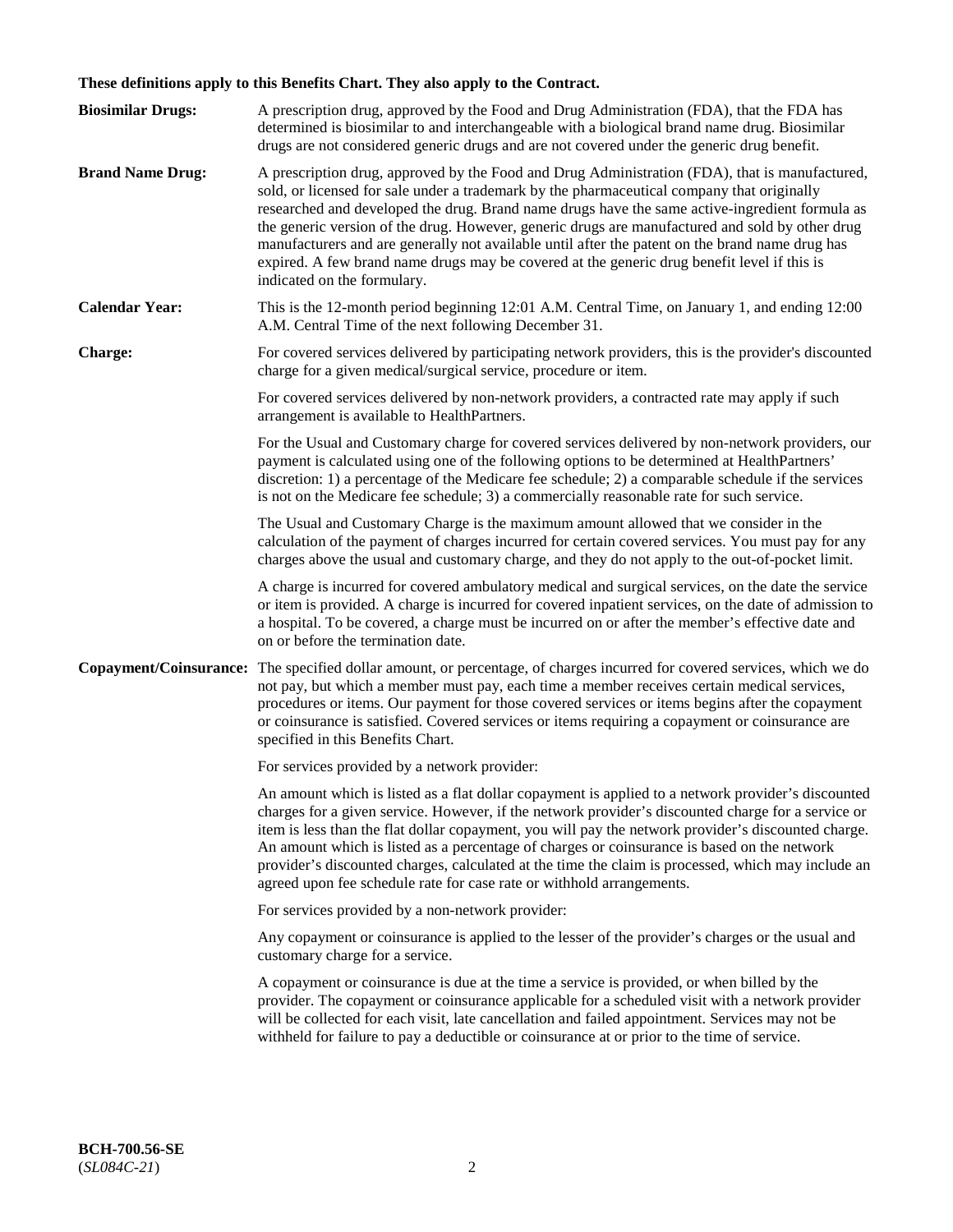| Deductible:       | The specified dollar amount of charges incurred for covered services, which we do not pay, but a<br>member or a family has to pay first in a calendar year. Our payment for those services or items<br>begins after the deductible is satisfied. For network providers, the amount of the charges that apply<br>to the deductible are based on the network provider's discounted charges, calculated at the time<br>the claim is processed, which may include an agreed upon fee schedule rate for case rate or<br>withhold arrangements. For non-network providers, the amount of charges that apply to the<br>deductible are the lesser of the provider's charges or the usual and customary charge for a service.                                                                                                                                                                                                                                                                                                                                                                                                                                                                                                                                             |
|-------------------|------------------------------------------------------------------------------------------------------------------------------------------------------------------------------------------------------------------------------------------------------------------------------------------------------------------------------------------------------------------------------------------------------------------------------------------------------------------------------------------------------------------------------------------------------------------------------------------------------------------------------------------------------------------------------------------------------------------------------------------------------------------------------------------------------------------------------------------------------------------------------------------------------------------------------------------------------------------------------------------------------------------------------------------------------------------------------------------------------------------------------------------------------------------------------------------------------------------------------------------------------------------|
|                   | Any amounts paid or reimbursed by a third party, including but not limited to: point of service<br>rebates, manufacturer coupons, manufacturer debit cards or other forms of direct reimbursement to<br>a member for a product or service, will not apply toward your deductible, to the extent permitted<br>under state and federal law.                                                                                                                                                                                                                                                                                                                                                                                                                                                                                                                                                                                                                                                                                                                                                                                                                                                                                                                        |
|                   | All services are subject to the deductible unless otherwise indicated below in this Benefits Chart.                                                                                                                                                                                                                                                                                                                                                                                                                                                                                                                                                                                                                                                                                                                                                                                                                                                                                                                                                                                                                                                                                                                                                              |
| <b>Formulary:</b> | This is a current list, which may be revised from time to time, of formulary prescription drugs,<br>medications, equipment and supplies covered by us as indicated in the Benefits Chart which are<br>covered at the highest benefit level. Some drugs may require prior authorization to be covered as<br>formulary drugs. You may be granted an exception to the formulary that is available to you upon<br>request. These guidelines and procedures include exceptions to the formulary for anti-psychotic<br>prescription drugs prescribed to treat emotional disturbances or mental illness if your health care<br>provider (1) indicates to the dispensing pharmacist, orally or in writing, that the prescription must<br>be dispensed as indicated and (2) certifies in writing to us that the prescribed drug will best treat<br>your condition. Also, you may continue to receive certain non-formulary prescription drugs for<br>diagnosed mental illness or emotional disturbance when our formulary changes or you change<br>health plans for up to one year following the change. We also have written guidelines and<br>procedures for granting formulary exceptions for other drugs that are available to you upon request<br>or on our website. |
|                   | HMO Formulary Exception Process (including antipsychotic drugs). If you are prescribed a<br>drug, we must promptly grant you an exception to our formulary when your health care provider<br>indicates to us that:                                                                                                                                                                                                                                                                                                                                                                                                                                                                                                                                                                                                                                                                                                                                                                                                                                                                                                                                                                                                                                               |
|                   | (1) the formulary drug causes an adverse reaction to the patient;<br>(2) the formulary drug is contraindicated for the patient; or<br>(3) the health care provider demonstrates that the prescription drug must be dispensed as written<br>to provide maximum medical benefit to the patient.                                                                                                                                                                                                                                                                                                                                                                                                                                                                                                                                                                                                                                                                                                                                                                                                                                                                                                                                                                    |
|                   | The formulary, and information on drugs that require authorization, are available by calling<br>Member Services or logging on to your "myHealthPartners" account at healthpartners.com.                                                                                                                                                                                                                                                                                                                                                                                                                                                                                                                                                                                                                                                                                                                                                                                                                                                                                                                                                                                                                                                                          |
|                   | Formulary Changes. The formulary may change throughout the year. If you are affected by a<br>formulary change, you will receive at least 30 days' advanced notice of that change, and you<br>may request a formulary exception.                                                                                                                                                                                                                                                                                                                                                                                                                                                                                                                                                                                                                                                                                                                                                                                                                                                                                                                                                                                                                                  |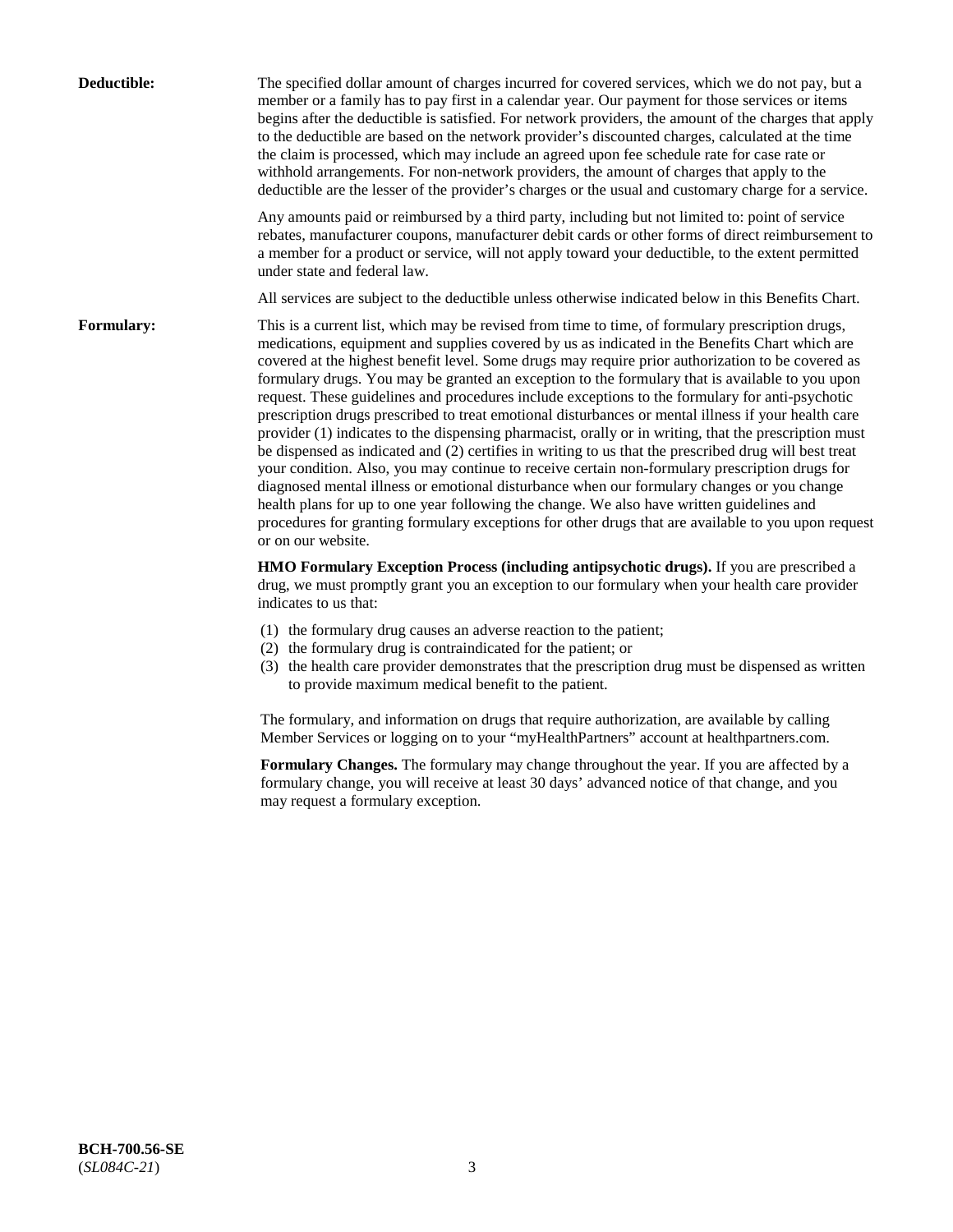## **Federal Formulary Exception Process:**

If you are prescribed a drug that is not included on the formulary and your plan does not cover nonformulary drugs, you, your designee or your prescribing physician may request a review through our formulary exception process, which includes external review. This process is described below.

- **1. Standard Exception Request.** If your provider prescribes a drug that is not on our formulary, you may submit a standard exception request. If you, your designee or your prescribing provider submit a standard exception request, we must make our coverage determination and notify you within 72 hours of our receipt of the request. If we grant the exception to cover the drug, we are required to cover the drug for the duration of the prescription, including refills.
- **2. Expedited Exception Request.** If your provider prescribes a drug that is not on our formulary, you may submit an expedited exception request if there are exigent circumstances. Exigent circumstances exist when you are suffering from a health condition that may seriously jeopardize your life, health, or ability to regain maximum function or when you are undergoing a current course using a nonformulary drug. If you, your designee or your prescribing provider submit an expedited exception request, we must make our coverage determination and notify you within 24 hours of our receipt of the request. If we grant the exception to cover the drug, we are required to cover the drug for the duration of the prescription, including refills. If we grant an exception based on exigent circumstances, we must cover the drug for the duration of the exigency.
- **3. Federal External Review Exception Request.** If coverage of a drug is denied after an exception request review under items 1. or 2. above, you, your designee, or your prescribing provider may request an external review exception request. If the initial request was a standard exception request, we must notify you or your designee and the prescribing provider of the coverage determination within 72 hours of our receipt of your request for external review. If the initial request was an expedited exception request, we must notify you or your designee and the prescribing provider of the coverage determination within 24 hours our receipt of your request for external review. If you are granted an exception after the external review exception request, we are required to cover the drug for the duration of the prescription, if the initial request was a standard exception request. If the initial request was an expedited exception request, we must provide coverage for the duration of the exigency.
- **4. State External Review Request.** If coverage of the drug is denied after a federal external review exception request under item 3. above, you may request an external review under the "Disputes and Complaints" section, "External Complaints Procedures" in the Group Membership Contract.
- **Generic Drug:** A prescription drug, approved by the Food and Drug Administration (FDA) that the FDA has determined is comparable to a brand name drug product in dosage form, strength, route of administration, quality, intended use and documented bioequivalence. Generally, generic drugs cost less than brand name drugs. Some brand name drugs may be covered at the generic drug benefit level if this is indicated on the formulary.
- **Non-Formulary Drug:** This is a prescription drug approved by the Food and Drug Administration (FDA) that is not on the formulary, is medically necessary and is not investigative or otherwise excluded under this Benefits Chart.
- **Out-of-Pocket Expenses:** You pay the specified copayments/coinsurance and deductibles applicable for particular services, subject to the out-of-pocket limit described below. These amounts are in addition to the monthly enrollment payments.
- **Out-of-Pocket Limit:** You pay the copayments/coinsurance and deductibles for covered services, to the individual or family out-of-pocket limit. Thereafter we cover 100% of the charges incurred for all other covered services, for the rest of the calendar year. You pay amounts greater than the out-of-pocket limit if you exceed any visit or day limits.

Non-Network Benefits above the usual and customary charge (see definition of charge above) do not apply to the out-of-pocket limit.

Non-Network benefits for transplant surgery do not apply to the out-of-pocket limit.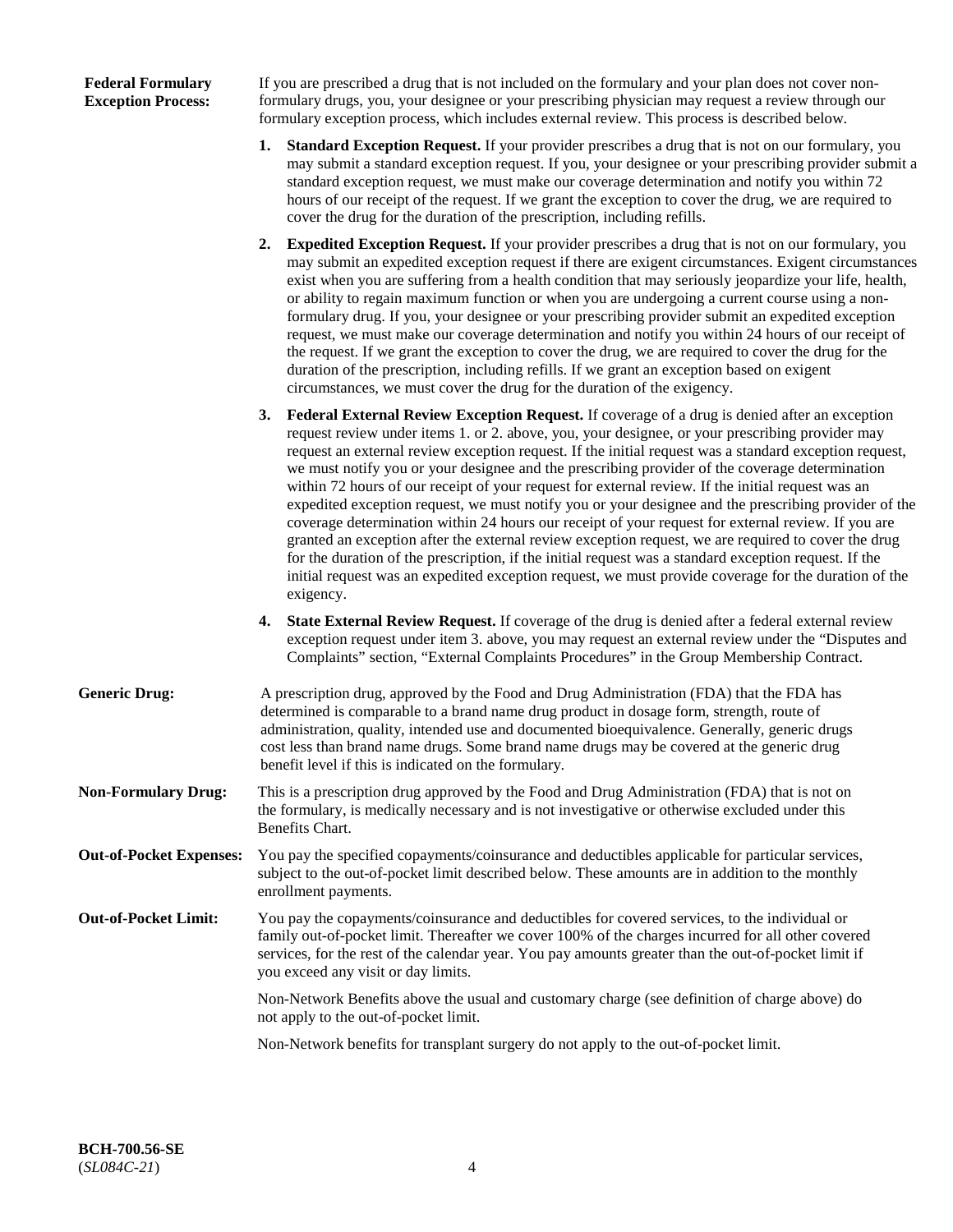|                              | Any amounts paid or reimbursed by a third party, including but not limited to: point of service<br>rebates, manufacturer coupons, manufacturer debit cards or other forms of direct reimbursement to<br>a member for a product or service, will not apply as an out of pocket expense, to the extent<br>permitted under state and federal law.                                                                                                                                                                                                                                                                                                                                                                   |
|------------------------------|------------------------------------------------------------------------------------------------------------------------------------------------------------------------------------------------------------------------------------------------------------------------------------------------------------------------------------------------------------------------------------------------------------------------------------------------------------------------------------------------------------------------------------------------------------------------------------------------------------------------------------------------------------------------------------------------------------------|
|                              | You are responsible to keep track of the out-of-pocket expenses. Contact our Member Services<br>department for assistance in determining the amount paid by the enrollee for specific eligible<br>services received. Claims for reimbursement under the out-of-pocket limit provisions are subject<br>to the same time limits and provisions described under the "Claims Provisions" section of the<br>Contract.                                                                                                                                                                                                                                                                                                 |
| <b>Preventive Drug List:</b> | The Preventive Drug List specifies certain drugs and certain diabetic supplies that are eligible to<br>be covered without being subject to your deductible under federal HSA rules. This is a current list,<br>which may be revised from time to time, of certain formulary preventive prescription drugs and<br>certain diabetic supplies, covered under the Plan as indicated in the Benefits Chart. This list does<br>not include preventive drugs that we are required to cover at 100%, not subject to your deductible,<br>under the ACA preventive guidelines. The Preventive Drug List is available by logging onto your<br>"myHealthPartners account athealthpartners.com or by calling Member Services. |
| <b>Specialty Drug List:</b>  | This is a current list, which may be revised from time to time, of prescription drugs, medications,<br>equipment and supplies, which are typically bio-pharmaceuticals. The purpose of a specialty drug<br>list is to facilitate enhanced monitoring of complex therapies used to treat specific conditions.<br>Specialty drugs are covered by us as indicated in this Benefits Chart. The specialty drug list is<br>available by calling Member Services or logging on to your "myHealthPartners" account at<br>healthpartners.com                                                                                                                                                                              |
| virtuwell:                   | This is an online service that you may use to receive a diagnosis and treatment for certain routine<br>conditions, such as a cold and flu, ear pain and sinus infections. You may access the virtuwell<br>website at virtuwell.com.                                                                                                                                                                                                                                                                                                                                                                                                                                                                              |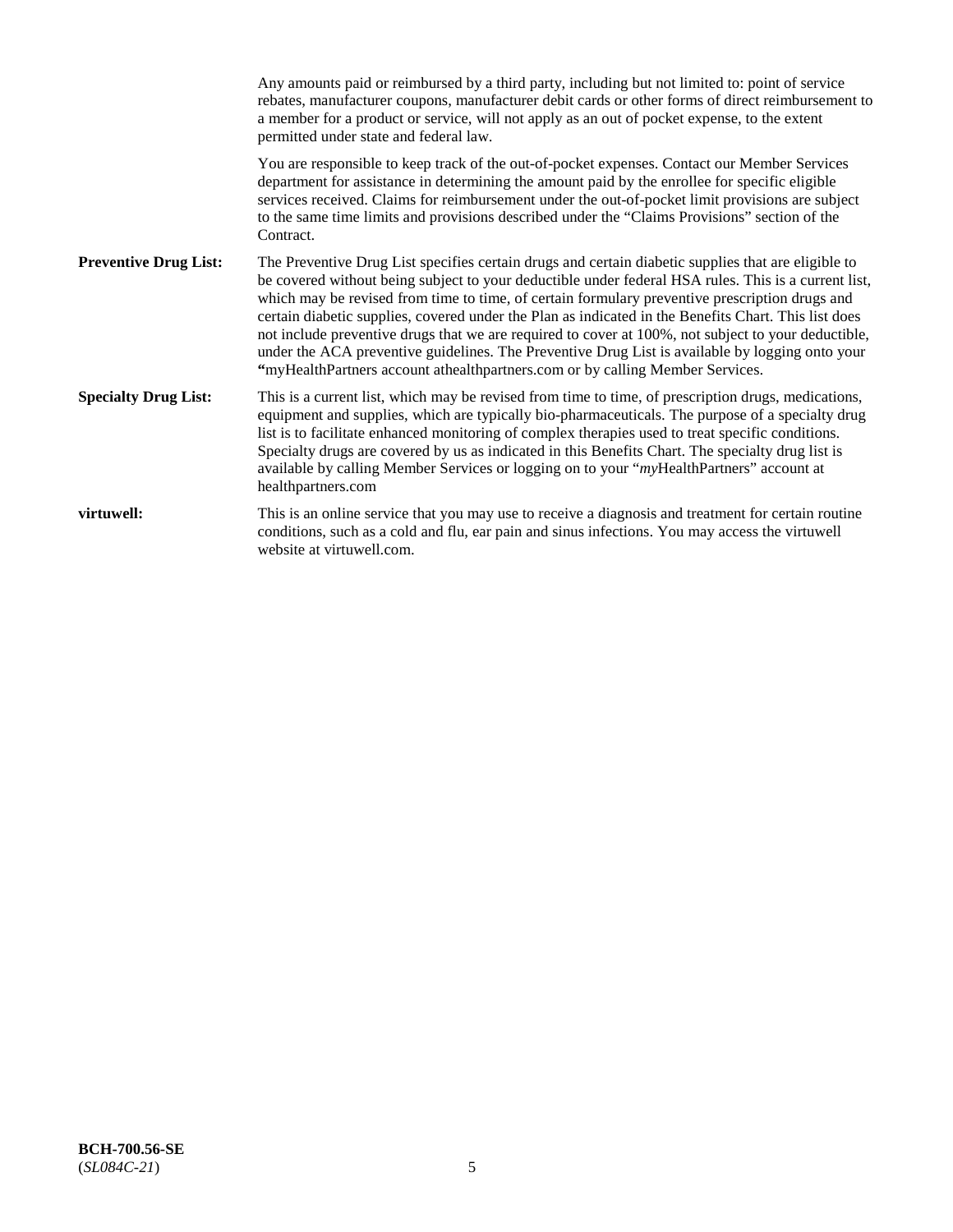## **DEDUCTIBLES AND OUT-OF-POCKET LIMITS**

#### **Individual Calendar Year Deductible (applies to an employee enrolled for single coverage)**

| <b>Network Benefits</b> | <b>Non-Network Benefits</b> |
|-------------------------|-----------------------------|
| \$2,500                 | \$10,000                    |

## **Family Calendar Year Deductible (applies to an employee and dependents enrolled for family coverage)**

| <b>Network Benefits</b> | <b>Non-Network Benefits</b> |
|-------------------------|-----------------------------|
| \$5,000                 | \$20,000                    |

Separate deductibles must be satisfied under the Network Benefits and Non-Network Benefits.

Any amounts paid or reimbursed by a third party, including but not limited to: point of service rebates, manufacturer coupons, debit cards or other forms of direct reimbursement to a member for a product or service, will not apply toward your deductible, to the extent permitted under state and federal law.

#### **Individual Calendar Year Out-of-Pocket Limit (applies to an employee enrolled for single coverage)**

| Network Benefits | <b>Non-Network Benefits</b> |
|------------------|-----------------------------|
| \$2,500          | \$30,000                    |

#### **Family Calendar Year Out-of-Pocket Limit (applies to an employee and dependents enrolled for family coverage)**

| <b>Network Benefits</b> | <b>Non-Network Benefits</b> |
|-------------------------|-----------------------------|
| \$5,000                 | \$60,000                    |

Separate Out-of-Pocket Limits must be satisfied under the Network Benefits and Non-Network Benefits.

Non-Network Benefits above the usual and customary charge will not apply toward the individual or family out-of-pocket limit.

Any amounts paid or reimbursed by a third party, including but not limited to: point of service rebates, manufacturer coupons, manufacturer debit cards or other forms of direct reimbursement to a member for a product or service, will not apply as an out of pocket expense, to the extent permitted under state and federal law.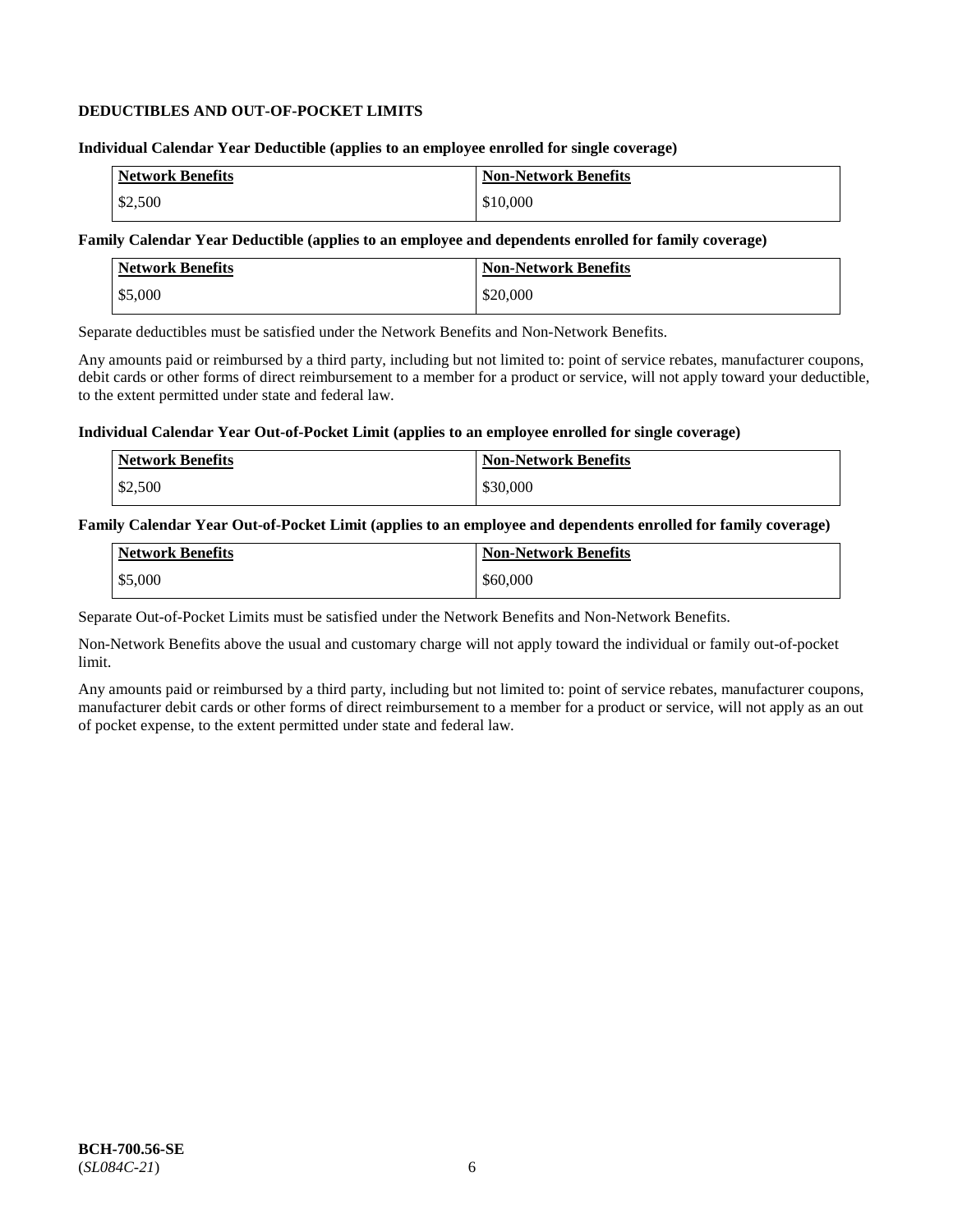## **AMBULANCE AND MEDICAL TRANSPORTATION**

## **Covered Services:**

We cover ambulance and medical transportation for medical emergencies and as shown below.

We also cover medically necessary, non-emergency medical transportation if it meets our medical coverage criteria.

Covered services and supplies are based on established medical policies, which are subject to periodic review and modification by the medical or dental directors. These medical policies (medical coverage criteria) and applicable prior authorization requirements are available by calling Member Services or logging on to your "myHealthPartners" account at [healthpartners.com.](https://www.healthpartners.com/hp/index.html)

## **Ambulance and medical transportation for medical emergencies (other than non-emergency fixed wing air ambulance transportation)**

| Network Benefits              | <b>Non-Network Benefits</b> |
|-------------------------------|-----------------------------|
| 100% of the charges incurred. | See Network Benefits.       |

## **Non-emergency fixed wing air ambulance transportation**

| Network Benefits              | <b>Non-Network Benefits</b>  |
|-------------------------------|------------------------------|
| 100% of the charges incurred. | 50% of the charges incurred. |

## **Not Covered:**

See "Services Not Covered" in the Group Membership Contract.

## **BEHAVIORAL HEALTH SERVICES**

## **Covered Services:**

Covered services are based on established medical policies, which are subject to periodic review and modification by the medical directors. These medical policies (medical coverage criteria) are available by calling Member Services or logging on to your "*my*HealthPartners" account at [healthpartners.com.](http://www.healthpartners.com/)

You have rights to parity in mental health and substance use disorder treatment as required by the federal Mental Health Parity and Addiction Equity Act and Minnesota Statutes, section 62Q.47. These laws require:

- That mental health and substance abuse services be covered on the same basis as medical services;
- That cost-sharing for mental health and substance abuse services can be no more restrictive than cost-sharing for similar medical services;
- That treatment restrictions and limitation such as prior authorization and medical necessity can be no more restrictive than for similar medical services;
- That if enrollees have concerns they can call Member Services, file a complaint with HealthPartners, or file a complaint with the Minnesota Department of Health.

## **Mental Health Services**

We cover services for: mental health diagnoses as described in the Diagnostic and Statistical Manual of Mental Disorders – Fifth Edition (DSM-5) (most recent edition) that lead to significant disruption of function in the member's life.

We also provide coverage for mental health treatment ordered by a Minnesota court under a valid court order that is issued on the basis of a behavioral care evaluation performed by a licensed psychiatrist or doctoral level licensed psychologist, which includes a diagnosis and an individual treatment plan for care in the most appropriate, least restrictive environment. We must be given a copy of the court order and the behavioral care evaluation, and the service must be a covered benefit under this plan, and the service must be provided by a network provider, or other provider as required by law. We cover the evaluation upon which the court order was based if it was provided by a network provider. We also provide coverage for the initial mental health evaluation of a child, regardless of whether that evaluation leads to a court order for treatment, if the evaluation is ordered by a Minnesota juvenile court.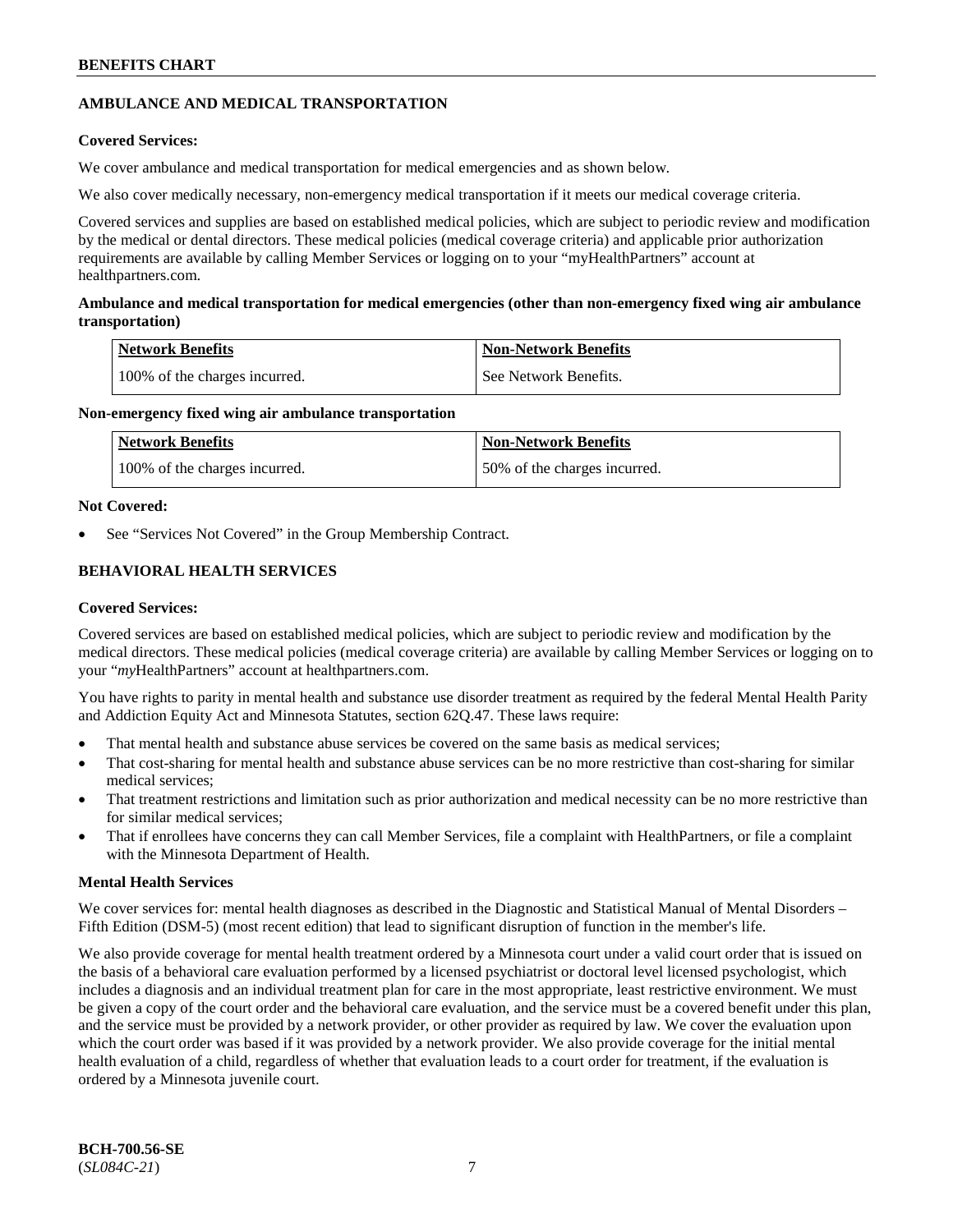**Outpatient Services, including intensive outpatient and day treatment:** We cover medically necessary outpatient professional mental health services for evaluation, crisis intervention, and treatment of mental health disorders.

A comprehensive diagnostic assessment will be made of each patient as the basis for a determination by a mental health professional, concerning the appropriate treatment and the extent of services required.

Outpatient services we cover for a diagnosed mental health condition include the following:

- Individual, group, family, and multi-family therapy;
- Medication management provided by a physician, certified nurse practitioner, or physician's assistant;
- Psychological testing services for the purposes of determining the differential diagnoses and treatment planning for patients currently receiving behavioral health services;
- Day treatment and intensive outpatient services in a licensed program;
- Partial hospitalization services in a licensed hospital or community mental health center;
- Psychotherapy and nursing services provided in the home if authorized by us; and
- Treatment for gender dysphoria that meets medical coverage criteria.

| <b>Network Benefits</b>       | <b>Non-Network Benefits</b>  |
|-------------------------------|------------------------------|
| 100% of the charges incurred. | 50% of the charges incurred. |

#### **Group Therapy**

| Network Benefits              | <b>Non-Network Benefits</b>  |
|-------------------------------|------------------------------|
| 100% of the charges incurred. | 50% of the charges incurred. |

**Inpatient Services, including psychiatric residential treatment:** We cover medically necessary inpatient services in a hospital and professional services for treatment of mental health disorders. Medical stabilization is covered under inpatient hospital services in the "Hospital and Skilled Nursing Facility Services" section.

We also cover medically necessary psychiatric residential treatment for adults and emotionally disabled children as diagnosed by a physician. This care must be authorized by us and provided by a hospital or residential behavioral health treatment facility licensed by the local state or Health and Human Services Department. Services not covered under this benefit include shelter services, correctional services, detention services, transitional services, group residential services, foster care services and wilderness programs.

| Network Benefits              | <b>Non-Network Benefits</b>  |
|-------------------------------|------------------------------|
| 100% of the charges incurred. | 50% of the charges incurred. |

## **Chemical Health Services**

We cover medically necessary services for assessments by a licensed alcohol and drug counselor and treatment of Substance-Related Disorders as defined in the latest edition of the DSM-5.

**Outpatient Services, including intensive outpatient and day treatment services:** We cover medically necessary outpatient professional services for the diagnosis and treatment of chemical dependency. Chemical dependency treatment programs must be licensed by the applicable state agency.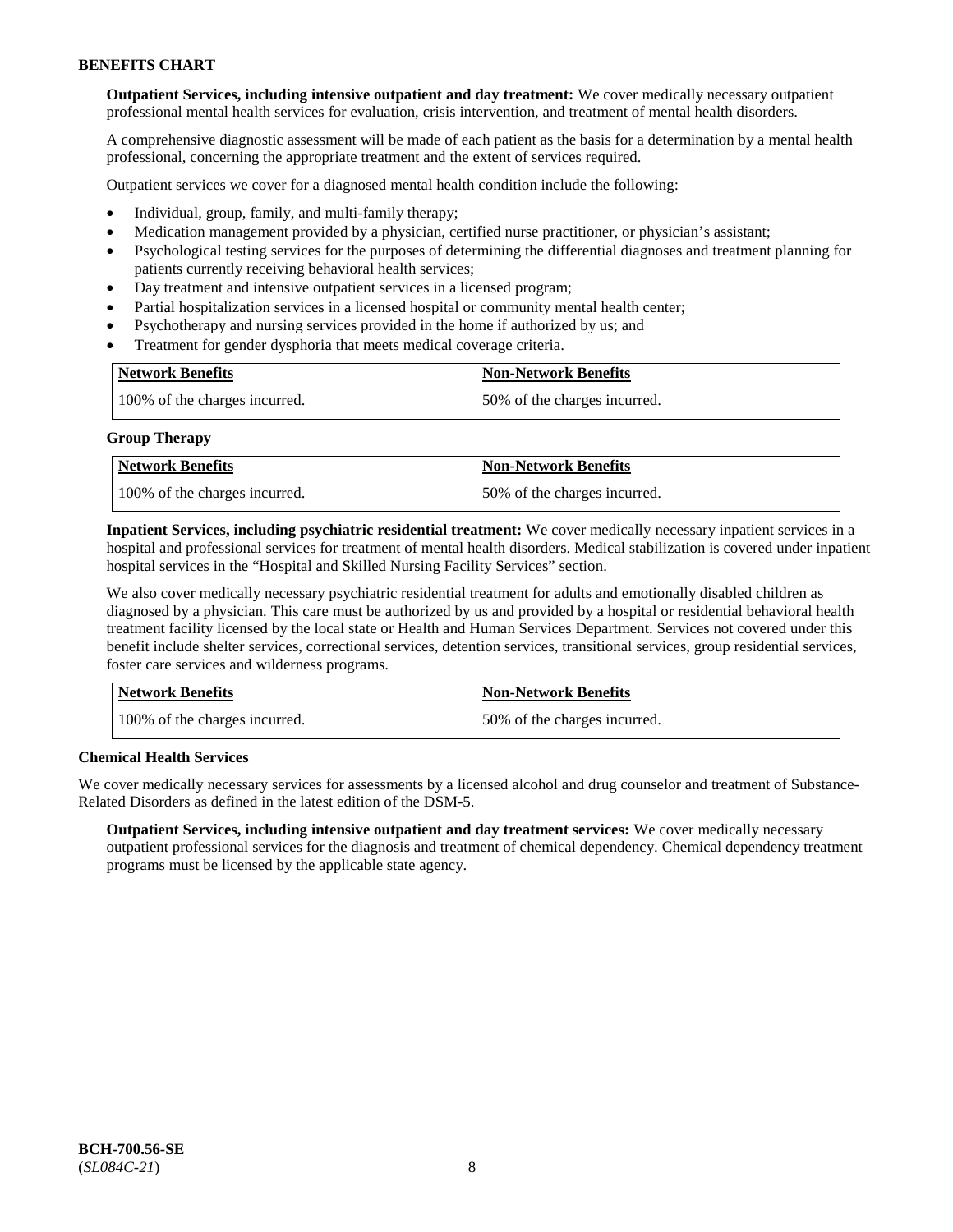Outpatient services we cover for a diagnosed chemical dependency condition include the following:

- Individual, group, family, and multi-family therapy provided in an office setting;
- Opiate replacement therapy including methadone and buprenorphine treatment; and
- Day treatment and intensive outpatient services in a licensed program.

| Network Benefits              | <b>Non-Network Benefits</b>  |
|-------------------------------|------------------------------|
| 100% of the charges incurred. | 50% of the charges incurred. |

**Inpatient Services:** We cover medically necessary inpatient services in a hospital or primary residential treatment in a licensed chemical health treatment center. Primary residential treatment is an intensive residential treatment program of limited duration, typically 30 days or less.

We cover services provided in a hospital that is licensed by the local state and accredited by Medicare.

**Detoxification Services.** We cover detoxification services in a hospital or community detoxification facility if it is licensed by the local Health and Human Services Department.

| <b>Network Benefits</b>       | <b>Non-Network Benefits</b>  |
|-------------------------------|------------------------------|
| 100% of the charges incurred. | 50% of the charges incurred. |

#### **Not Covered:**

See "Services Not Covered" in the Group Membership Contract.

## **CHIROPRACTIC SERVICES**

#### **Covered Services:**

We cover chiropractic services for rehabilitative care, provided to diagnose and treat acute neuromusculo-skeletal conditions.

Massage therapy which is performed in conjunction with other treatment/modalities by a chiropractor, is part of a prescribed treatment plan and is not billed separately is covered.

| Network Benefits              | <b>Non-Network Benefits</b>           |
|-------------------------------|---------------------------------------|
| 100% of the charges incurred. | 50% of the charges incurred.          |
|                               | Limit of 20 visits per calendar year. |

## **Not Covered:**

- Massage therapy for the purpose of comfort or convenience of the member.
- See "Services Not Covered" in the Group Membership Contract.

## **CLINICAL TRIALS**

## **Covered Services:**

We cover certain routine services if you participate in a Phase I, Phase II, Phase III or Phase IV clinical trial that is conducted in relation to the prevention, detection, or treatment of cancer or other life-threatening disease or condition as defined in the Affordable Care Act. We cover routine patient costs for services that would be eligible under this Benefits Chart if the service was provided outside of a clinical trial.

| <b>Network Benefits</b>                                                                                                                                                                                | <b>Non-Network Benefits</b>                                                                                                                                                                                |
|--------------------------------------------------------------------------------------------------------------------------------------------------------------------------------------------------------|------------------------------------------------------------------------------------------------------------------------------------------------------------------------------------------------------------|
| Coverage level is same as corresponding Network<br>Benefit, depending on type of service provided such as<br>Office Visits for Illness or Injury, Inpatient or<br><b>Outpatient Hospital Services.</b> | Coverage level is same as corresponding Non-Network<br>Benefit, depending on type of service provided such as<br>Office Visits for Illness or Injury, Inpatient or<br><b>Outpatient Hospital Services.</b> |
|                                                                                                                                                                                                        |                                                                                                                                                                                                            |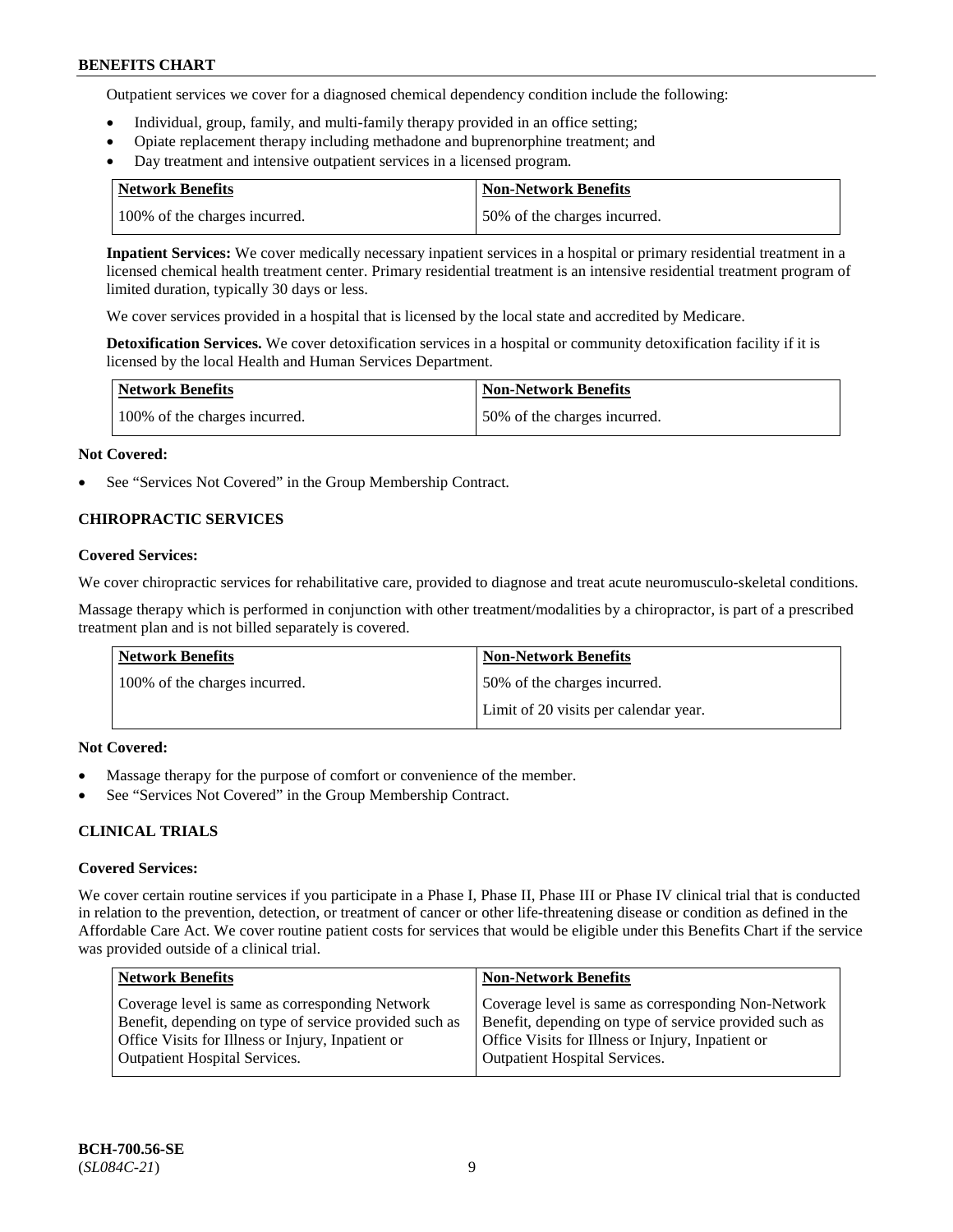## **Not Covered:**

- The investigative item, device or service itself.
- Items or services that are provided solely to satisfy data collection and analysis needs and that are not used in the direct clinical management of the patient.
- A service that is clearly inconsistent with widely accepted and established standards of care for a particular diagnosis.
- See "Services Not Covered" in the Group Membership Contract.

## **DENTAL SERVICES**

## **Covered Services:**

We cover services as described below.

**Accidental Dental Services:** We cover dentally necessary services to treat and restore damage done to sound, natural, unrestored teeth as a result of an accidental injury. Coverage is for damage caused by external trauma to face and mouth only, not for cracked or broken teeth which result from biting or chewing. We cover restorations, root canals, crowns and replacement of teeth lost that are directly related to the accident in which the member was involved. We cover initial exams, xrays, and palliative treatment including extractions, and other oral surgical procedures directly related to the accident. Subsequent treatment must be initiated within the specified time-frame and must be directly related to the accident. We do not cover restoration and replacement of teeth that are not "sound and natural" at the time of the accident.

Full mouth rehabilitation to correct occlusion (bite) and malocclusion (misaligned teeth not due to the accident) are not covered.

When an implant-supported dental prosthetic treatment is pursued, the accidental dental benefit will be applied to the prosthetic procedure. Benefits are limited to the amount that would be paid toward the placement of a removable dental prosthetic appliance that could be used in the absence of implant treatment. Care must be provided or pre-authorized by a HealthPartners dentist.

| Network Benefits              | <b>Non-Network Benefits</b>  |
|-------------------------------|------------------------------|
| 100% of the charges incurred. | 50% of the charges incurred. |

For all accidental dental services, treatment and/or restoration must be initiated within six months of the date of the injury. Coverage is limited to the initial course of treatment and/or initial restoration. Services must be provided within twenty-four months of the date of injury to be covered.

## **Medical Referral Dental Services**

**Medically Necessary Outpatient Dental Services:** We cover medically necessary outpatient dental services. Coverage is limited to dental services required for treatment of an underlying medical condition, e.g., removal of teeth to complete radiation treatment for cancer of the jaw, cysts and lesions.

| Network Benefits              | Non-Network Benefits         |
|-------------------------------|------------------------------|
| 100% of the charges incurred. | 50% of the charges incurred. |

**Medically Necessary Hospitalization and Anesthesia for Dental Care:** We cover medically necessary hospitalization for dental care. This is limited to charges incurred by a member who: (1) is a child under age  $5$ ; (2) is severely disabled; (3) has a medical condition and requires hospitalization or general anesthesia for dental care treatment; or (4) is a child between age 5 and 12 and care in dental offices has been attempted unsuccessfully and usual methods of behavior modification have not been successful, or when extensive amounts of restorative care, exceeding four appointments, are required. Coverage is limited to facility and anesthesia charges. Oral surgeon/dentist professional fees are not covered.

| Network Benefits              | <b>Non-Network Benefits</b>  |
|-------------------------------|------------------------------|
| 100% of the charges incurred. | 50% of the charges incurred. |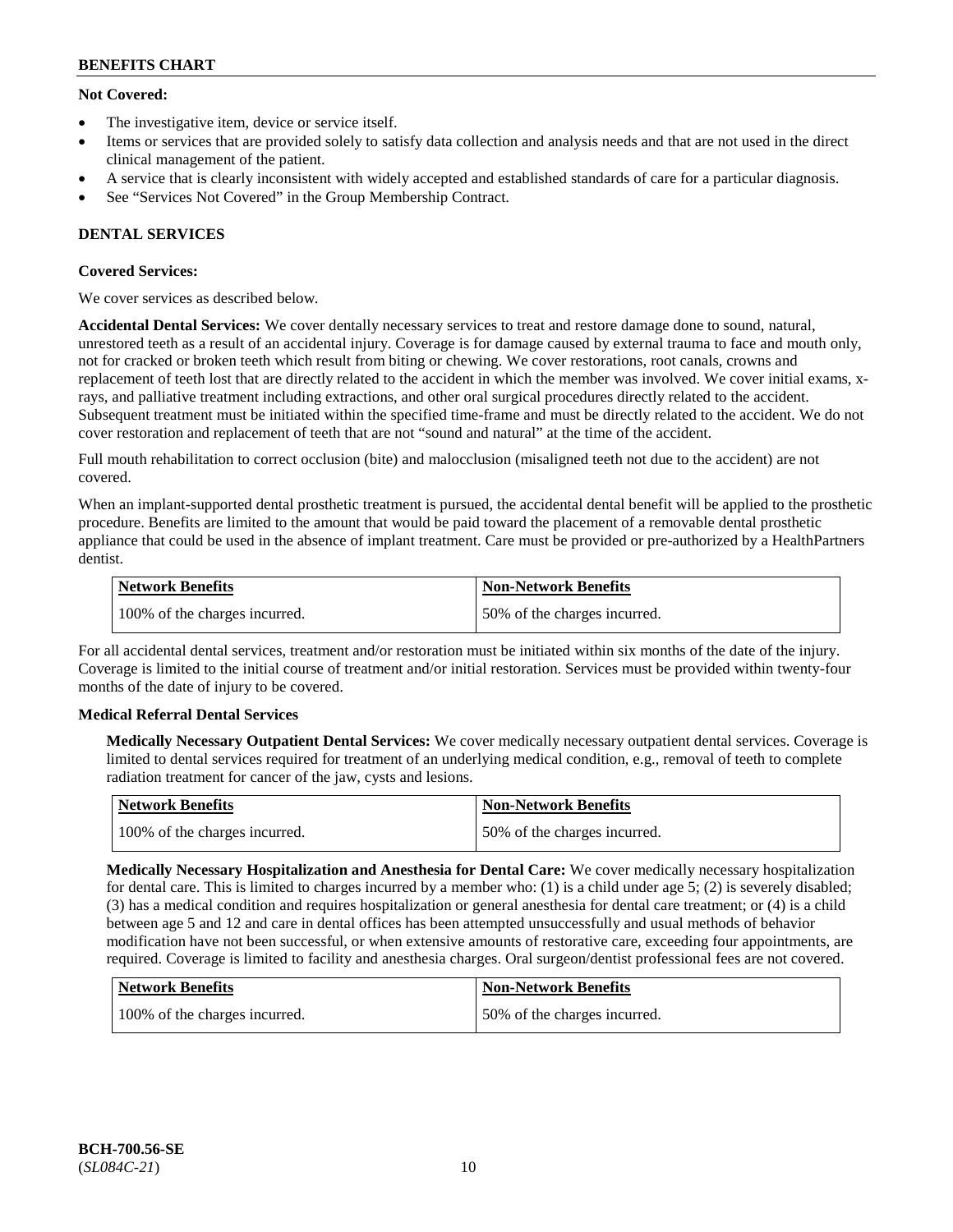**Medical Complications of Dental Care:** We cover medical complications of dental care. Treatment must be medically necessary care and related to medical complications of non-covered dental care, including complications of the head, neck, or substructures.

| Network Benefits              | <b>Non-Network Benefits</b>  |
|-------------------------------|------------------------------|
| 100% of the charges incurred. | 50% of the charges incurred. |

**Oral Surgery**: We cover oral surgery. Coverage is limited to treatment of medical conditions requiring oral surgery, such as treatment of oral neoplasm, non-dental cysts, fracture of the jaws, trauma of the mouth and jaws.

| Network Benefits              | <b>Non-Network Benefits</b>  |
|-------------------------------|------------------------------|
| 100% of the charges incurred. | 50% of the charges incurred. |

**Treatment of Cleft Lip and Cleft Palate:** We cover treatment of cleft lip and cleft palate of a dependent child to age 26, including orthodontic treatment and oral surgery directly related to the cleft. Benefits are limited to inpatient or outpatient expenses arising from medical and dental treatment that was scheduled or initiated prior to the dependent turning age 19. Dental services that are not required for the treatment of cleft lip or cleft palate are not covered. If a dependent child covered under this Contract is also covered under a dental plan which includes orthodontic services, that dental plan shall be considered primary for the necessary orthodontic services. Oral appliances are subject to the same copayment, conditions and limitations as durable medical equipment.

| <b>Network Benefits</b>       | <b>Non-Network Benefits</b>  |
|-------------------------------|------------------------------|
| 100% of the charges incurred. | 50% of the charges incurred. |

**Treatment of Temporomandibular Disorder (TMD) and Craniomandibular Disorder (CMD):** We cover surgical and non-surgical treatment of temporomandibular disorder (TMD) and craniomandibular disorder (CMD), which is medically necessary care. Dental services which are not required to directly treat TMD or CMD are not covered.

| Network Benefits              | <b>Non-Network Benefits</b>  |
|-------------------------------|------------------------------|
| 100% of the charges incurred. | 50% of the charges incurred. |

## **Not Covered:**

- Dental treatment, procedures or services not listed in this Benefits Chart.
- Accident related dental services if treatment is (1) provided to teeth which are not sound and natural, (2) to teeth which have been restored, (3) initiated beyond six months from the date of the injury, (4) received beyond the initial treatment or restoration or (5) received beyond twenty-four months from the date of injury.
- Oral surgery to remove wisdom teeth.
- Orthognathic treatment or procedures and all related services, unless it is required to treat TMD or CMD and it meets our medical coverage criteria.
- See "Services Not Covered" in the Group Membership Contract.

## **DIAGNOSTIC IMAGING SERVICES**

#### **Covered Services:**

We cover diagnostic imaging, when ordered by a provider and provided in a clinic or outpatient hospital facility.

For Network Benefits, non-emergent, scheduled outpatient Magnetic Resonance Imaging (MRI) and Computed Tomography (CT) must be provided at a designated facility. Your physician or facility will obtain or verify prior authorization for these services with HealthPartners, as needed.

We cover services provided in a clinic or outpatient hospital facility (to see the benefit level for inpatient hospital or skilled nursing facility services, see benefits under Inpatient Hospital and Skilled Nursing Facility Services).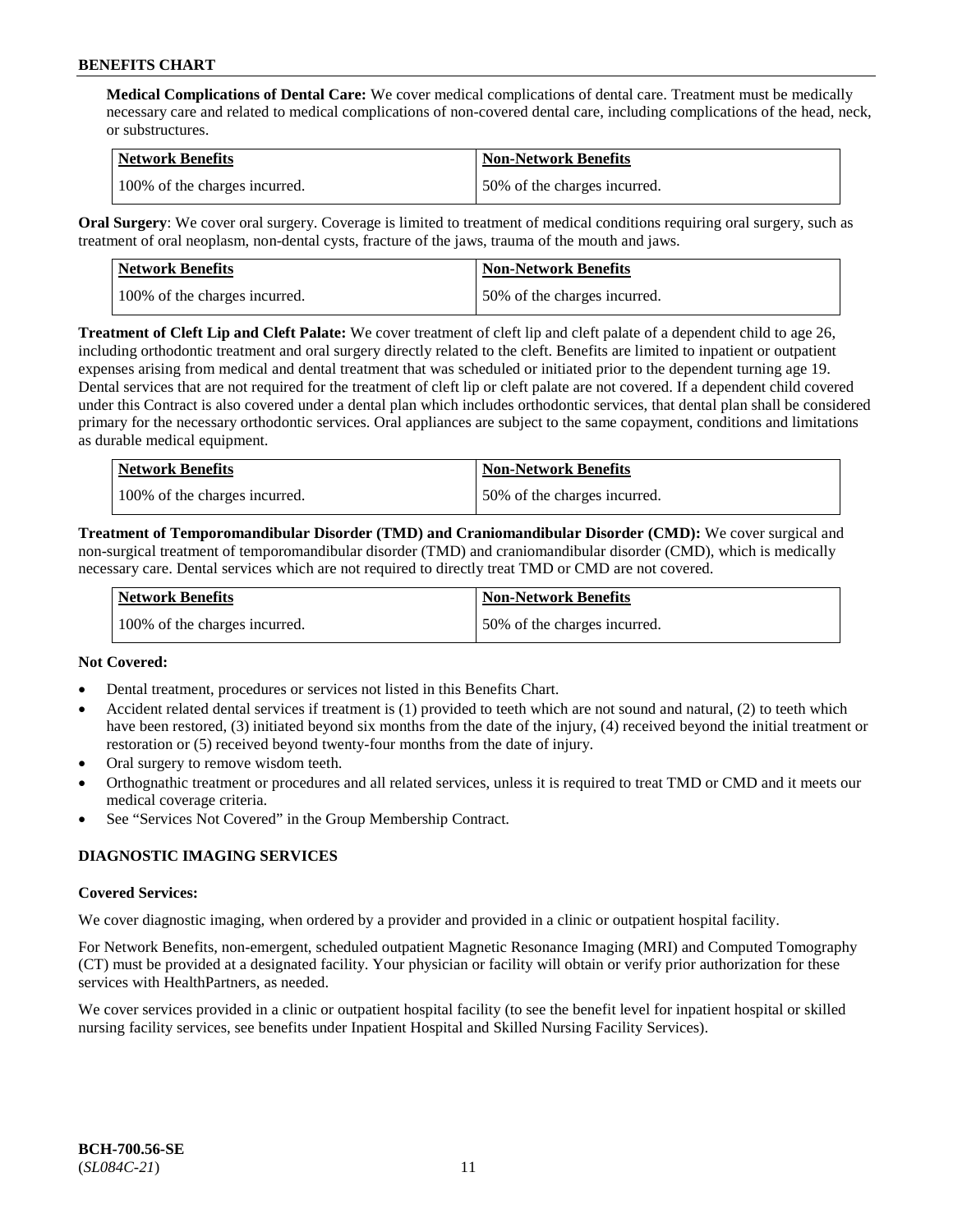## **Outpatient Magnetic Resonance Imaging (MRI) and Computed Tomography (CT)**

| <b>Network Benefits</b>       | <b>Non-Network Benefits</b>  |
|-------------------------------|------------------------------|
| 100% of the charges incurred. | 50% of the charges incurred. |

#### **All other outpatient diagnostic imaging services for illness or injury**

## **Services for illness or injury**

| <b>Network Benefits</b>       | <b>Non-Network Benefits</b>  |
|-------------------------------|------------------------------|
| 100% of the charges incurred. | 50% of the charges incurred. |

#### **Preventive services (MRI/CT procedures are not considered preventive)**

Diagnostic imaging services associated with preventive services are covered at the benefit level shown in the "Preventive Services" section of this Benefits Chart.

#### **Not Covered:**

See "Services Not Covered" in the Group Membership Contract.

## **DURABLE MEDICAL EQUIPMENT, PROSTHETICS, ORTHOTICS, AND SUPPLIES**

#### **Covered Services:**

We cover equipment and services, as described below.

We cover durable medical equipment and services, prosthetics, orthotics and supplies, subject to the limitations below, including certain disposable supplies, enteral feedings and the following diabetic supplies and equipment: glucose monitors, insulin pumps, syringes, blood and urine test strips and other diabetic supplies as deemed medically appropriate and necessary, for members with gestational, Type I or Type II diabetes.

External hearing aids (including osseointegrated or bone anchored) for members age 18 or younger who have hearing loss that is not correctable by other covered procedures. Coverage is limited to one basic, standard hearing aid for each ear every three years. A basic hearing aid is defined as a hearing device that consists of a microphone, amplifier, volume control, battery and receiver. It does not include upgrades above and beyond the functionality of a basic hearing aid, including but not limited to hearing improvements for group settings, background noise, Bluetooth/remote control functionality, or extended warranties. Charges for upgrades above the cost of a basic, standard hearing aid are not covered.

## **Diabetic supplies purchased at a pharmacy**

| <b>Network Benefits</b>                                                                                                                                 | <b>Non-Network Benefits</b>  |
|---------------------------------------------------------------------------------------------------------------------------------------------------------|------------------------------|
| Diabetic supplies on the Preventive Drug List:<br>100% of the charges incurred, subject to a member<br>copayment of \$60.<br>Deductible does not apply. | 50% of the charges incurred. |
| All other diabetic supplies purchased at a pharmacy:<br>100% of the charges incurred.                                                                   |                              |

## **Diabetic supplies purchased from a non-pharmacy provider**

| <b>Network Benefits</b>                                               | <b>Non-Network Benefits</b>  |
|-----------------------------------------------------------------------|------------------------------|
| 100% of the charges incurred if purchased from an<br>approved vendor. | 50% of the charges incurred. |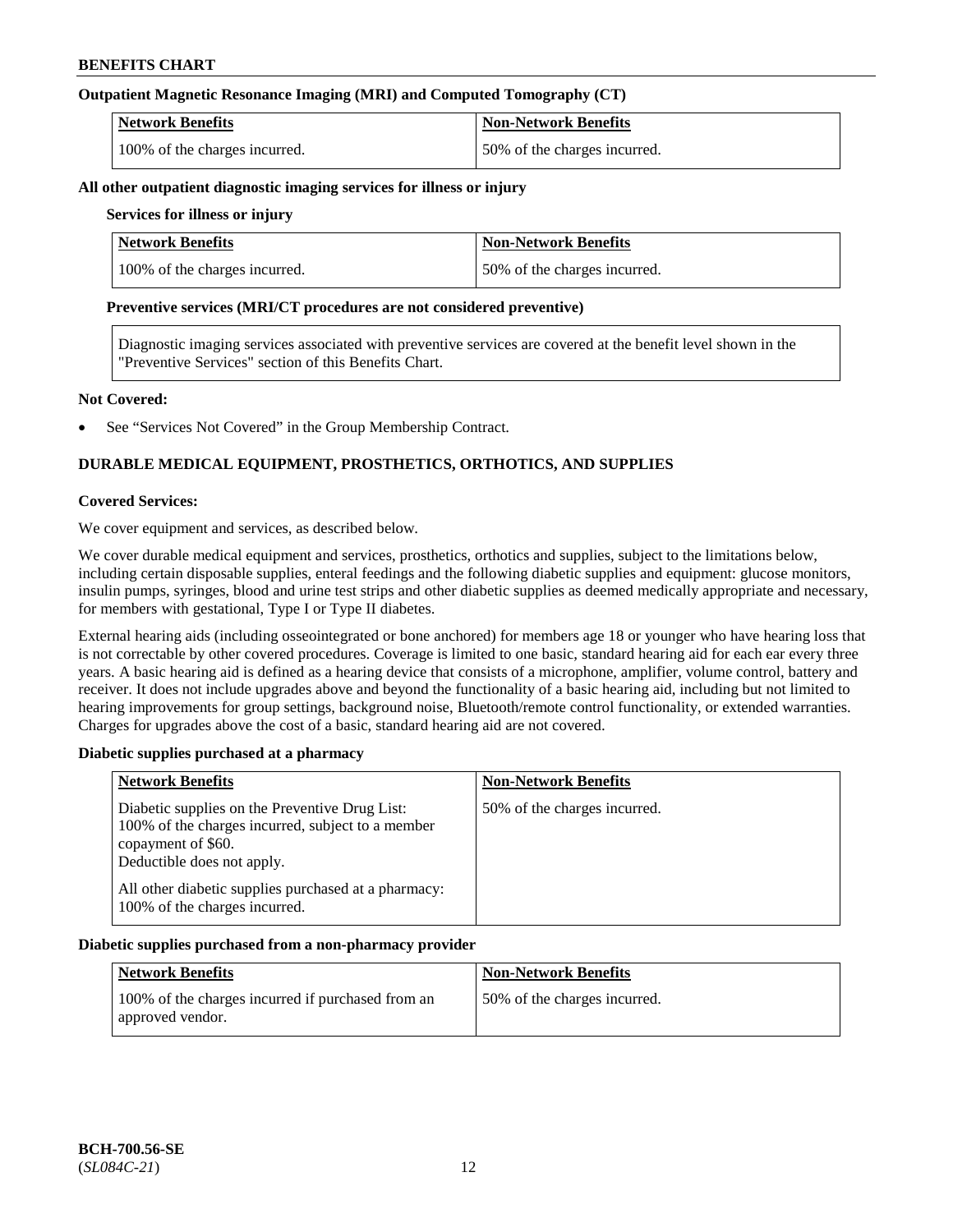## **Special dietary treatment for Phenylketonuria (PKU) if it meets our medical coverage criteria**

| <b>Network Benefits</b>       | <b>Non-Network Benefits</b>  |
|-------------------------------|------------------------------|
| 100% of the charges incurred. | 50% of the charges incurred. |

#### **Oral amino acid based elemental formula if it meets our medical coverage criteria**

| <b>Network Benefits</b>       | Non-Network Benefits         |
|-------------------------------|------------------------------|
| 100% of the charges incurred. | 50% of the charges incurred. |

#### **All other durable medical equipment, prosthetics, orthotics and supplies**

| Network Benefits              | <b>Non-Network Benefits</b>  |
|-------------------------------|------------------------------|
| 100% of the charges incurred. | 50% of the charges incurred. |

#### **Limitations:**

Coverage of durable medical equipment is limited by the following:

- No more than a 93-day supply of diabetic supplies are covered and dispensed at a time.
- Payment will not exceed the cost of an alternate piece of equipment or service that is effective and medically necessary.
- Wigs for hair loss resulting from alopecia areata are limited to one per calendar year.
- For prosthetic benefits, other than hair prostheses (i.e., wigs) for hair loss resulting from alopecia areata and oral appliances for cleft lip and cleft palate, payment will not exceed the cost of an alternate piece of equipment or service that is effective, medically necessary and enables members to conduct standard activities of daily living.
- We reserve the right to determine if an item will be approved for rental vs. purchase.
- We require that certain diabetic supplies and equipment be purchased at a pharmacy.
- Diabetic supplies and equipment are limited to certain models and brands.
- Durable medical equipment and supplies must be obtained from or repaired by approved vendors.
- Covered services and supplies are based on established medical policies, which are subject to periodic review and modification by the medical or dental directors. Our coverage policy for diabetic supplies includes information on our required models and brands. These medical policies (medical coverage criteria) are available by calling Member Services or logging on to your "*my*HealthPartners" account a[t healthpartners.com.](https://www.healthpartners.com/hp/index.html)

## **Not Covered:**

Items that are not eligible for coverage include, but are not limited to:

- Replacement or repair of any covered items, if the items are (i) damaged or destroyed by misuse, abuse or carelessness, (ii) lost; or (iii) stolen.
- Duplicate or similar items.
- Labor and related charges for repair of any covered items which are more than the cost of replacement by an approved vendor.
- Sales tax, mailing, delivery charges, service call charges.
- Items that are primarily educational in nature or for hygiene, vocation, comfort, convenience or recreation.
- Communication aids or devices: equipment to create, replace or augment communication abilities including, but not limited to, speech processors, receivers, communication boards, or computer or electronic assisted communication.
- Hearing aids (implantable and external, including osseointegrated or bone anchored) and their fitting, except as specifically described in this Benefits Chart. This exclusion does not apply to cochlear implants.
- Eyeglasses, contact lenses and their fitting, measurement and adjustment, except as specifically described in this Benefits Chart.
- Hair prostheses (wigs), except as specifically described in this Benefits Chart.
- Household equipment which primarily has customary uses other than medical, such as, but not limited to, exercise cycles, air purifiers, central or unit air conditioners, water purifiers, non-allergenic pillows, mattresses or waterbeds.
- Household fixtures including, but not limited to, escalators or elevators, ramps, swimming pools and saunas.
- Modifications to the structure of the home including, but not limited to, wiring, plumbing or charges for installation of equipment.
- Vehicle, car or van modifications including, but not limited to, hand brakes, hydraulic lifts and car carrier.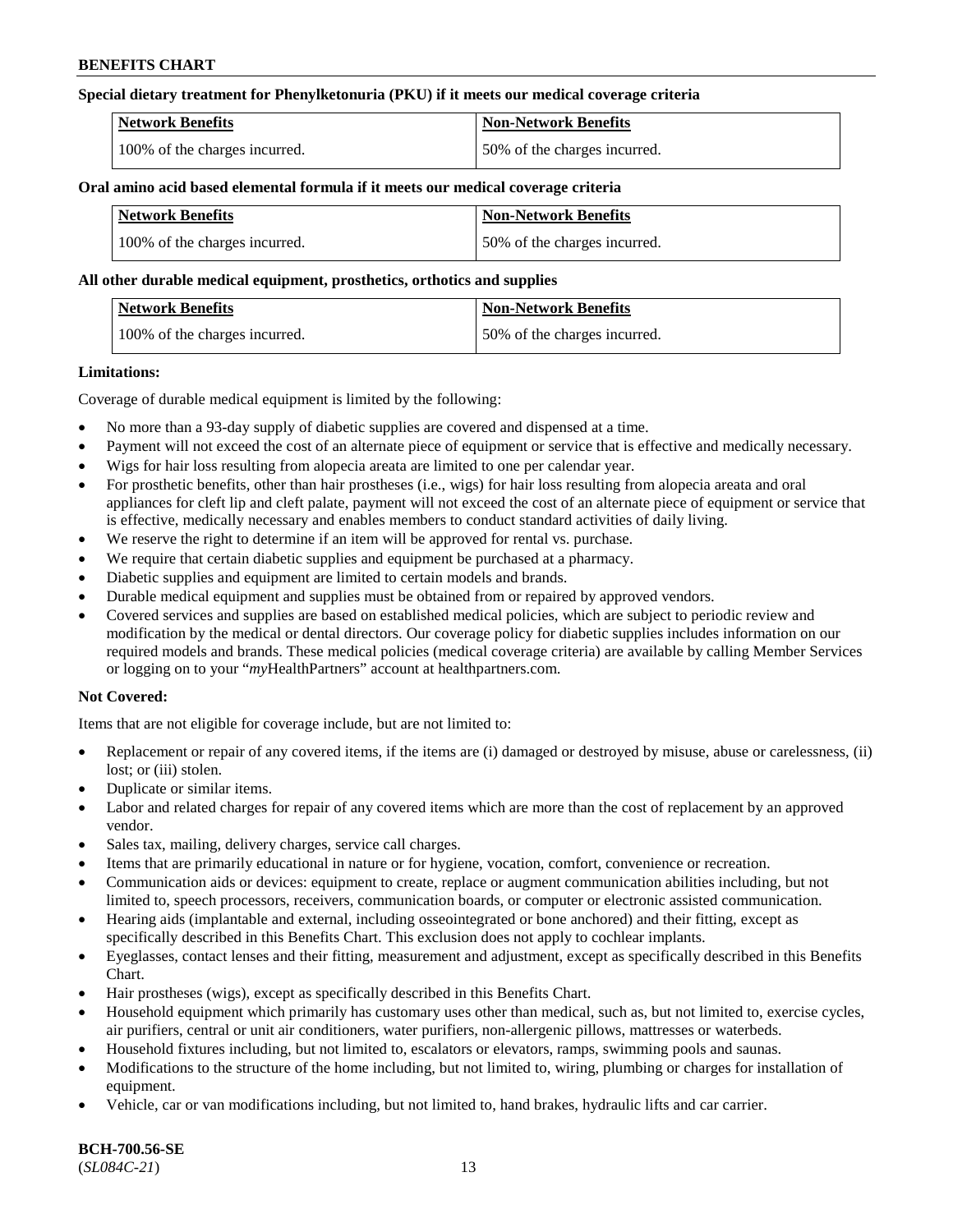- Rental equipment while owned equipment is being repaired by non-contracted vendors, beyond one month rental of medically necessary equipment.
- Other equipment and supplies, including but not limited to assistive devices, that we determine are not eligible for coverage.
- See "Services Not Covered" in the Group Membership Contract.

## **EMERGENCY AND URGENTLY NEEDED CARE SERVICES**

#### **Covered Services:**

We cover services for emergency care and urgently needed care if the services are otherwise eligible for coverage under this Benefits Chart.

**Urgently Needed Care.** These are services to treat an unforeseen illness or injury, which are required in order to prevent a serious deterioration in your health, and which cannot be delayed until the next available clinic or office hours.

#### **Urgently Needed care at clinics**

| <b>Network Benefits</b>       | <b>Non-Network Benefits</b> |
|-------------------------------|-----------------------------|
| 100% of the charges incurred. | See Network Benefits.       |

**Emergency Care.** These are services to treat: (1) the sudden, unexpected onset of illness or injury which, if left untreated or unattended until the next available clinic or office hours, would result in hospitalization, or (2) a condition requiring professional health services immediately necessary to preserve life or stabilize health.

When reviewing claims for coverage of emergency services, our medical director will take into consideration a reasonable layperson's belief that the circumstances required immediate medical care that could not wait until the next working day or next available clinic appointment. Emergency care also includes an immediate response service available on a 24-hour, sevenday-a-week basis for each child, or person, having a psychiatric crisis, a mental health crisis, or a mental health emergency.

#### **Emergency care in a hospital emergency room, including professional services of a physician**

| Network Benefits              | <b>Non-Network Benefits</b> |
|-------------------------------|-----------------------------|
| 100% of the charges incurred. | See Network Benefits.       |

## **Inpatient emergency care in a hospital**

| Network Benefits              | <b>Non-Network Benefits</b> |
|-------------------------------|-----------------------------|
| 100% of the charges incurred. | See Network Benefits.       |

## **Not Covered:**

See "Services Not Covered" in the Group Membership Contract.

## **GENE THERAPY**

## **Covered Services:**

We cover gene therapy treatment that meets our current medical coverage criteria.

| <b>Network Benefits</b>                                                                                                                                                                                 | <b>Non-Network Benefits</b> |
|---------------------------------------------------------------------------------------------------------------------------------------------------------------------------------------------------------|-----------------------------|
| Coverage level is same as corresponding Network<br>Benefit, depending on type of service provided, such as<br>Office Visits for Illness or Injury, Inpatient or<br><b>Outpatient Hospital Services.</b> | No Coverage.                |

#### **Limitations:**

- Gene therapy must be provided by a designated provider.
- Specific types of gene therapy are limited to therapies and conditions specified in our medical coverage criteria.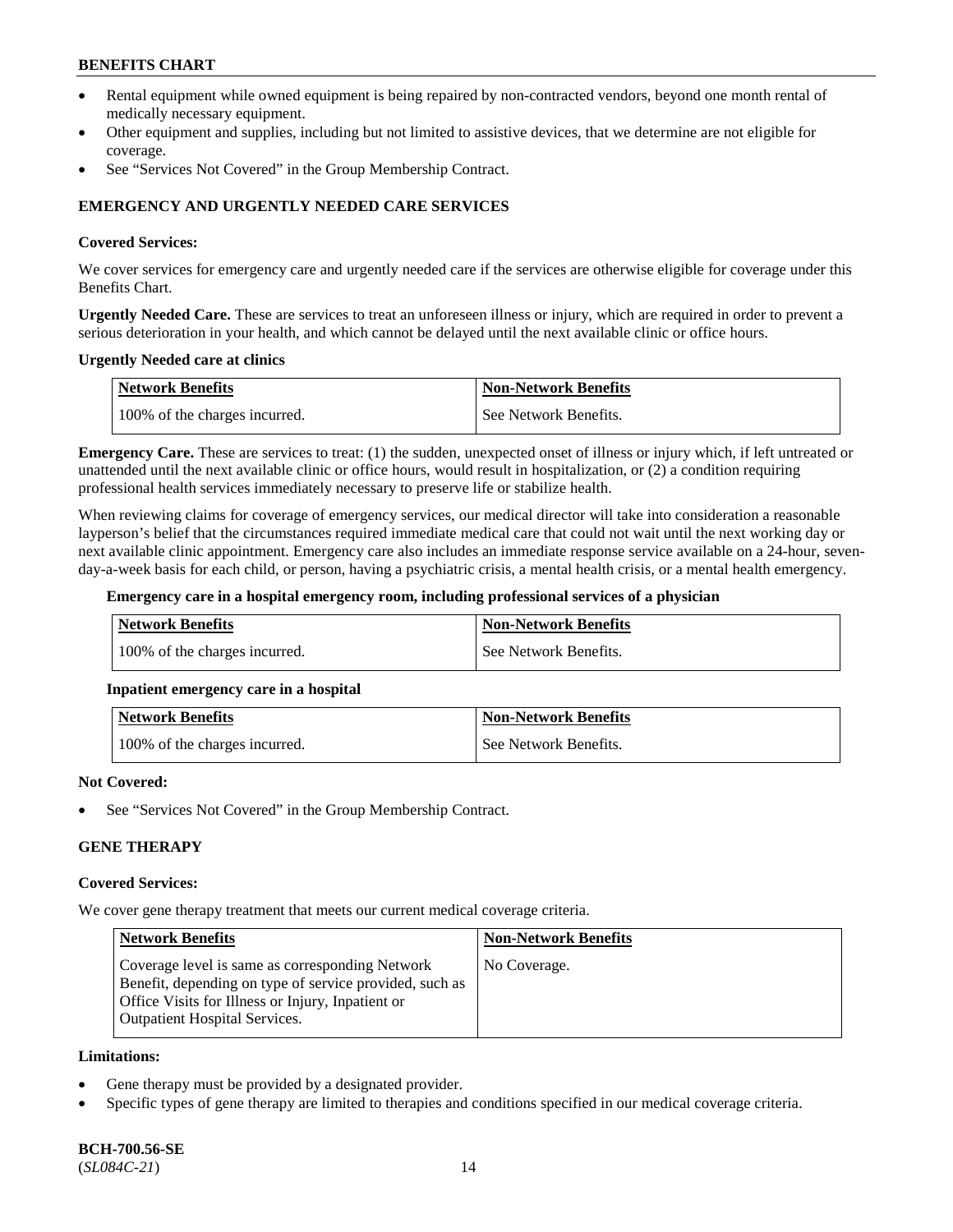## **Not Covered:**

See "Services Not Covered" in the Group Membership Contract.

## **HEALTH EDUCATION**

## **Covered Services:**

We cover education for preventive services and education for the management of chronic health problems (such as diabetes).

| Network Benefits                                            | <b>Non-Network Benefits</b>  |
|-------------------------------------------------------------|------------------------------|
| 100% of the charges incurred.<br>Deductible does not apply. | 50% of the charges incurred. |

## **Not Covered:**

See "Services Not Covered" in the Group Membership Contract.

## **HOME-BASED COMPREHENSIVE HEALTH RISK ASSESSMENT**

#### **Covered Services:**

If you meet our criteria for coverage, you may qualify for our home-based comprehensive health risk assessment program. The program covers a health assessment with a designated nurse practitioner.

| <b>Network Benefits</b>                                     | <b>Non-Network Benefits</b> |
|-------------------------------------------------------------|-----------------------------|
| 100% of the charges incurred.<br>Deductible does not apply. | No Coverage.                |

## **Not Covered:**

See "Services Not Covered" in the Group Membership Contract.

## **HOME HEALTH SERVICES**

## **Covered Services:**

We cover skilled nursing services, physical therapy, occupational therapy, speech therapy, respiratory therapy and other therapeutic services, non-routine prenatal and postnatal services, routine postnatal well child visits (as described in the Medical Coverage Criteria), phototherapy services for newborns, home health aide services and other eligible home health services when provided in your home, if you are homebound (i.e., unable to leave home without considerable effort due to a medical condition. Lack of transportation does not constitute homebound status). For phototherapy services for newborns and high risk pre-natal services, supplies and equipment are included.

We cover total parenteral nutrition/intravenous ("TPN/IV") therapy, equipment, supplies and drugs in connection with IV therapy. IV line care kits are covered under Durable Medical Equipment.

You do not need to be homebound to receive total parenteral nutrition/intravenous ("TPN/IV") therapy.

We cover palliative care benefits. Palliative care includes symptom management, education and establishing goals of care. We waive the requirement that you be homebound for a limited number of home visits for palliative care (as shown in the Benefits Chart), if you have a life-threatening, non-curable condition which has a prognosis of survival of two years or less. Additional palliative care visits are eligible under the home health services benefit if you are homebound and meet all other requirements defined in this section.

Home health services are eligible and covered only when:

- medically necessary; and
- provided as rehabilitative care, terminal care or maternity care; and
- ordered by a physician, and included in the written home care plan.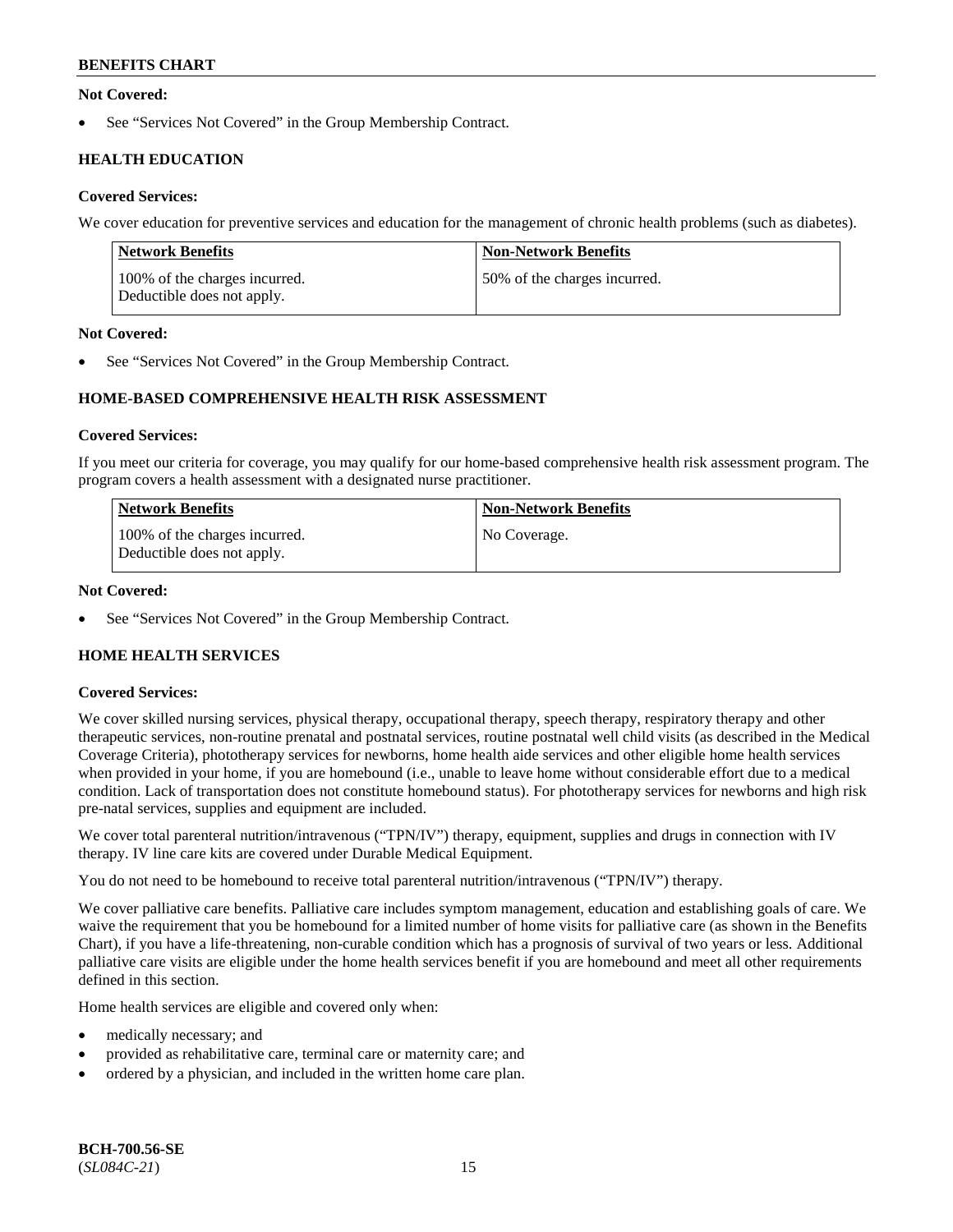**Physical therapy, occupational therapy, speech therapy, respiratory therapy, home health aide services and palliative care**

| <b>Network Benefits</b>       | <b>Non-Network Benefits</b>  |
|-------------------------------|------------------------------|
| 100% of the charges incurred. | 50% of the charges incurred. |

## **TPN/IV therapy, skilled nursing services, non-routine prenatal/postnatal services, and phototherapy**

| <b>Network Benefits</b>       | <b>Non-Network Benefits</b>  |
|-------------------------------|------------------------------|
| 100% of the charges incurred. | 50% of the charges incurred. |

Each 24-hour visit (or shifts of up to 24-hour visits) equals one visit and counts toward the Maximum visits for all other services shown below. Any visit that lasts less than 24 hours, regardless of the length of the visit, will count as one visit toward the Maximum visits for all other services shown below. All visits must be medically necessary and benefit eligible.

#### **Routine postnatal well child visits**

| <b>Network Benefits</b>                                     | <b>Non-Network Benefits</b>  |
|-------------------------------------------------------------|------------------------------|
| 100% of the charges incurred.<br>Deductible does not apply. | 50% of the charges incurred. |

#### **Maximum visits for palliative care**

If you are eligible to receive palliative care in the home and you are not homebound, there is a maximum of 12 visits per calendar year.

#### **Maximum visits for all other services**

| <b>Network Benefits</b>       | <b>Non-Network Benefits</b>  |
|-------------------------------|------------------------------|
| 120 visits per calendar year. | 60 visits per calendar year. |

Each visit provided under the Network Benefits and Non-Network Benefits counts toward the maximums shown under all Maximum visits sections. The routine postnatal well child visit does not count toward the visit limit.

## **Limitations:**

- Home health services are not provided as a substitute for a primary caregiver in the home or as relief (respite) for a primary caregiver in the home. We will not reimburse family members or residents in your home for the above services.
- A service shall not be considered a skilled nursing service merely because it is performed by, or under the direct supervision of, a licensed nurse. Where a service (such as tracheotomy suctioning or ventilator monitoring) or like services, can be safely and effectively performed by a non-medical person (or self-administered), without the direct supervision of a licensed nurse, the service shall not be regarded as a skilled nursing service, whether or not a skilled nurse actually provides the service. The unavailability of a competent person to provide a non-skilled service shall not make it a skilled service when a skilled nurse provides it. Only the skilled nursing component of so-called "blended" services (i.e. services which include skilled and non-skilled components) are covered under this Benefits Chart.

## **Not Covered:**

- Financial or legal counseling services.
- Housekeeping or meal services in your home.
- Private duty nursing services. This exclusion does not apply if covered person is also covered under Medical Assistance under 256B.0625, subdivision 7, with the exception of section 256B.0654 subdivision 4.
- Services provided by a family member or enrollee, or a resident in the enrollee's home.
- Vocational rehabilitation and recreational or educational therapy. Recreation therapy is therapy provided solely for the purpose of recreation, including but not limited to: (a) requests for physical therapy or occupational therapy to improve athletic ability, and (b) braces or guards to prevent sports injuries.
- See "Services Not Covered" in the Group Membership Contract.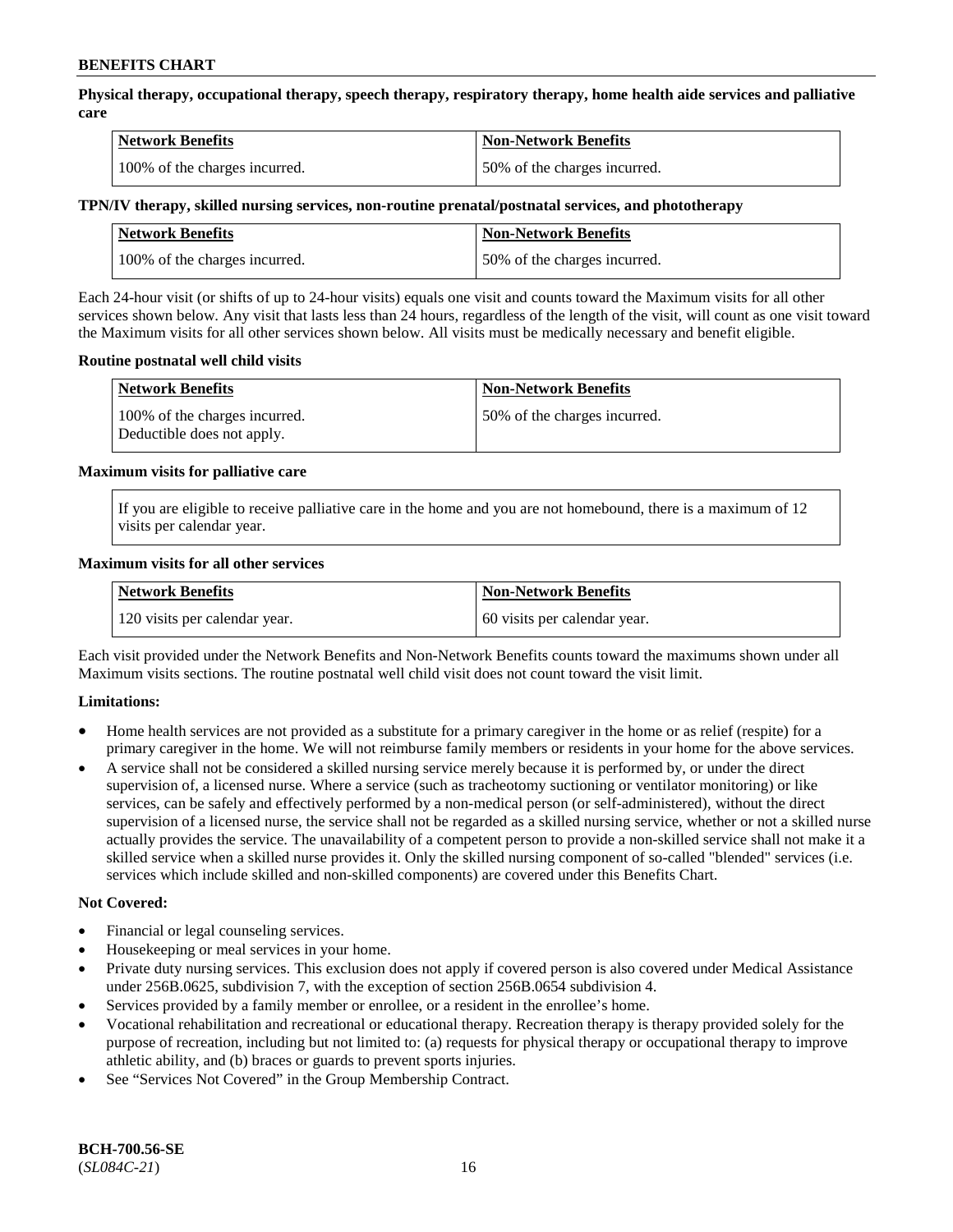## **HOME HOSPICE SERVICES**

#### **Applicable Definitions:**

**Part-time.** This is up to two hours of service per day, more than two hours is considered continuous care.

**Continuous Care.** This is from two to twelve hours of service per day provided by a registered nurse, licensed practical nurse, or home health aide, during a period of crisis in order to maintain a terminally ill patient at home.

**Appropriate Facility.** This is a nursing home, hospice residence, or other inpatient facility.

**Custodial Care Related to Hospice Services.** This means providing assistance in the activities of daily living and the care needed by a terminally ill patient which can be provided by primary caregiver (i.e., family member or friend) who is responsible for the patient's home care.

## **Covered Services:**

**Home Hospice Program.** We cover the services described below if you are terminally ill and accepted as a home hospice program participant. You must meet the eligibility requirements of the program, and elect to receive services through the home hospice program. The services will be provided in your home, with inpatient care available when medically necessary as described below. If you elect to receive hospice services, you do so in lieu of curative treatment for your terminal illness for the period you are enrolled in the home hospice program.

**Eligibility:** In order to be eligible to be enrolled in the home hospice program, you must: (1) be a terminally ill patient (prognosis of six months or less); (2) have chosen a palliative treatment focus (i.e., emphasizing comfort and supportive services rather than treatment attempting to cure the disease or condition); and (3) continue to meet the terminally ill prognosis as reviewed by our medical director or his or her designee over the course of care. You may withdraw from the home hospice program at any time.

**Eligible Services:** Hospice services include the following services provided in accordance with an approved hospice treatment plan.

- Home Health Services:
	- o Part-time care provided in your home by an interdisciplinary hospice team (which may include a physician, nurse, social worker, and spiritual counselor) and medically necessary home health services are covered.
	- o One or more periods of continuous care in your home or in a setting which provides day care for pain or symptom management, when medically necessary, will be covered.
- Inpatient Services: We cover medically necessary inpatient services.
- Other Services:
	- o Respite care is covered for care in your home or in an appropriate facility, to give your primary caregivers (i.e., family members or friends) rest and/or relief when necessary in order to maintain a terminally ill patient at home.
	- o Medically necessary medications for pain and symptom management.
	- o Semi-electric hospital beds and other durable medical equipment are covered.
	- o Emergency and non-emergency care is covered.

| <b>Network Benefits</b>       | <b>Non-Network Benefits</b>  |
|-------------------------------|------------------------------|
| 100% of the charges incurred. | 50% of the charges incurred. |

Respite care is limited to 5 days per episode, and respite care and continuous care combined are limited to 30 days.

## **Not Covered:**

- Financial or legal counseling services.
- Housekeeping or meal services in your home.
- Custodial or maintenance care related to hospice services, whether provided in the home or in a nursing home.
- Any service not specifically described as covered services under this home hospice services benefits.
- Any services provided by members of your family or residents in your home.
- See "Services Not Covered" in the Group Membership Contract.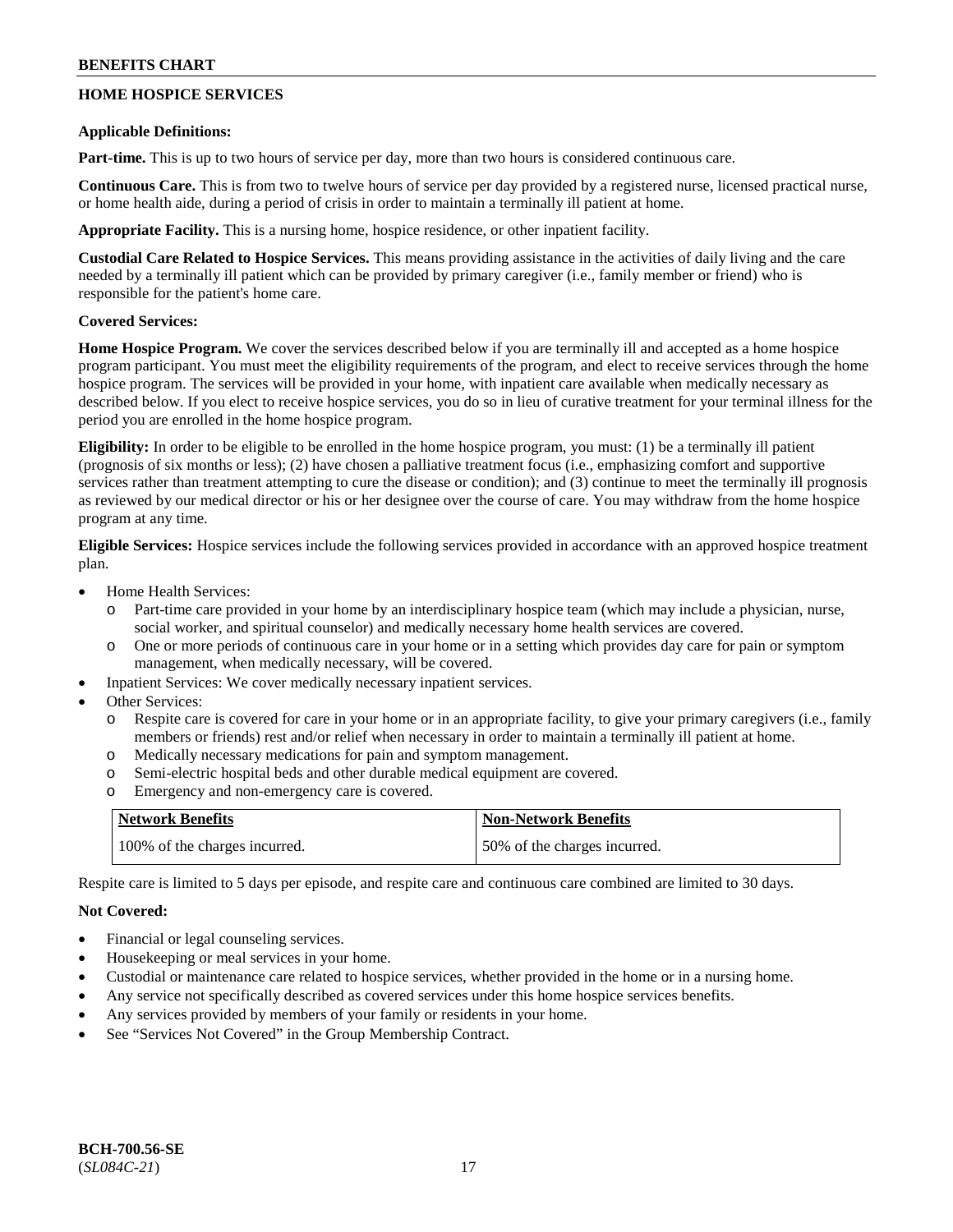## **HOSPITAL AND SKILLED NURSING FACILITY SERVICES**

## **Covered Services:**

We cover services as described below.

#### **Medical or Surgical Hospital Services**

**Inpatient Hospital Services:** We cover the following medical or surgical services, for the treatment of acute illness or injury, which require the level of care only provided in an acute care facility. These services must be authorized by a physician.

Inpatient hospital services include: room and board; the use of operating or maternity delivery rooms; intensive care facilities; newborn nursery facilities; general nursing care, anesthesia, laboratory and diagnostic imaging services, radiation therapy, physical therapy, prescription drugs or other medications administered during treatment, blood and blood products (unless replaced), and blood derivatives, and other diagnostic or treatment related hospital services; physician and other professional medical and surgical services provided while in the hospital, including gender reassignment surgery that meets medical coverage criteria.

We cover up to 120 hours of services provided by a private duty nurse or personal care assistant who has provided home care services to a ventilator-dependent patient, solely for the purpose of assuring adequate training of the hospital staff to communicate with that patient.

Services for items for personal convenience, such as television rental, are not covered.

We cover, following a vaginal delivery, a minimum of 48 hours of inpatient care for the mother and newborn child. We cover, following a caesarean section delivery, a minimum of 96 hours of inpatient care for the mother and newborn child. If the duration of inpatient care is less than these minimums, we also cover a minimum of one home visit by a registered nurse for post-delivery care, within four days of discharge of the mother and newborn child. Services provided by the registered nurse include, but are not limited to, parent education, assistance and training in breast and bottle feeding, and conducting any necessary and appropriate clinical tests. We shall not provide any compensation or other non-medical remuneration to encourage a mother and newborn to leave inpatient care before the duration minimums specified.

Group health plans and health insurance issuers generally may not, under Federal law, restrict benefits for any hospital length of stay in connection with childbirth for the mother of newborn child to less than 48 hours following a vaginal delivery, or less than 96 hours following a caesarean section. However, Federal law generally does not prohibit the mother's or newborn's attending provider, after consulting with the mother, from discharging the mother or her newborn earlier than 48 hours (or 96 hours as applicable). In any case plans and issuers may not, under Federal law, require that a provider obtain authorization from the plan or the insurance issuer for prescribing a length of stay not in excess of 48 hours (or 96 hours).

| <b>Network Benefits</b>       | Non-Network Benefits         |
|-------------------------------|------------------------------|
| 100% of the charges incurred. | 50% of the charges incurred. |

Each member's admission or confinement, including that of a newborn child, is separate and distinct from the admission or confinement of any other member.

**Outpatient Hospital, Ambulatory Care or Surgical Facility Services:** We cover the following medical and surgical services, for diagnosis or treatment of illness or injury on an outpatient basis. These services must be authorized by a physician.

Outpatient services include: use of operating rooms, maternity delivery rooms or other outpatient departments, rooms or facilities; and the following outpatient services: general nursing care, anesthesia, laboratory and diagnostic imaging services, radiation therapy, physical therapy, drugs administered during treatment, blood and blood products (unless replaced), and blood derivatives, and other diagnostic or treatment related outpatient services; physician and other professional medical and surgical services provided while an outpatient, including gender reassignment surgery that meets medical coverage criteria.

For Network Benefits, non-emergent, scheduled outpatient Magnetic Resonance Imaging (MRI) and Computed Tomography (CT) must be provided at a designated facility. Your physician and facility will obtain or verify authorization for these services with HealthPartners, as needed.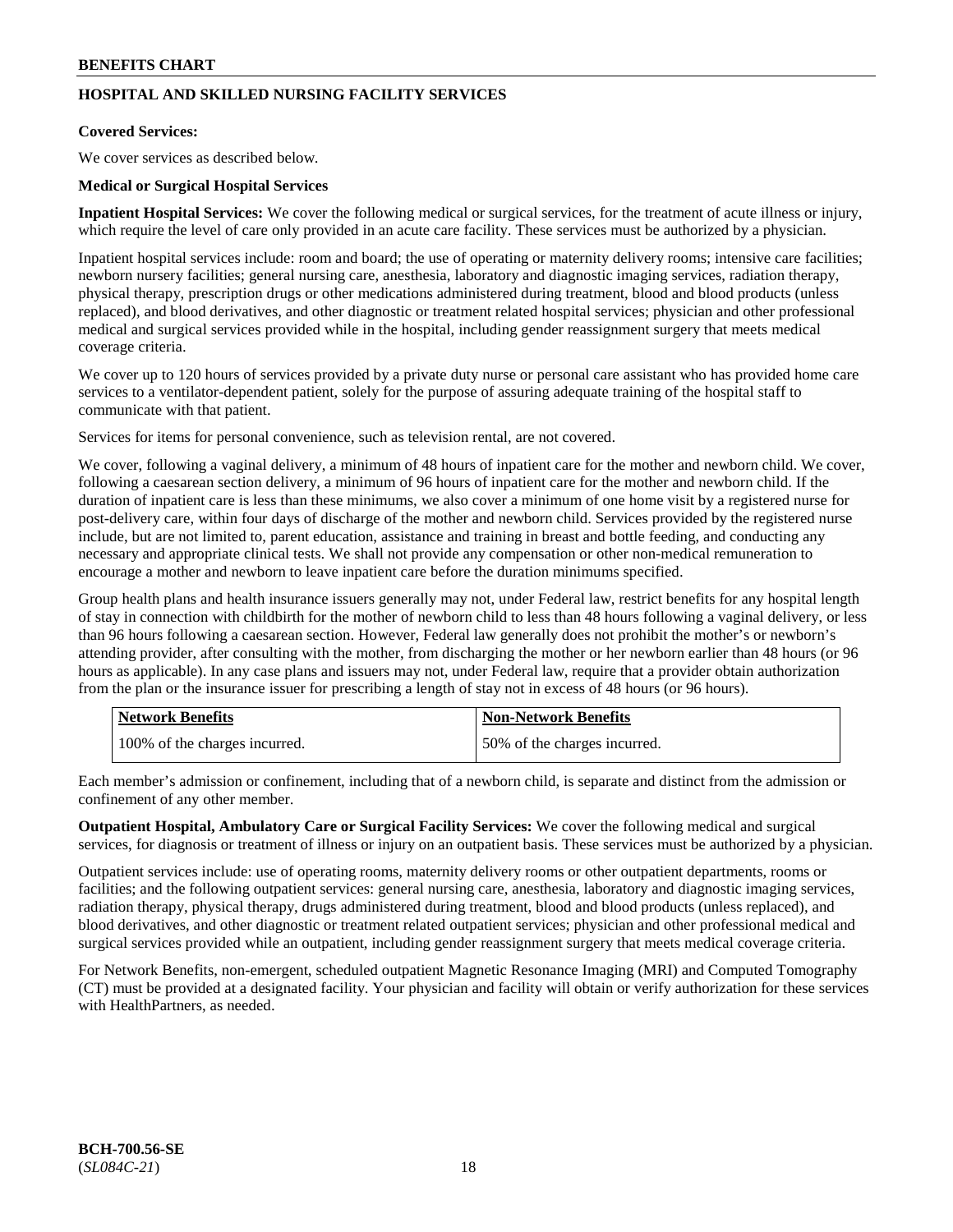To see the benefit level for diagnostic imaging services, laboratory services and physical therapy, see benefits under Diagnostic Imaging Services, Laboratory Services and Physical Therapy in this Benefits Chart.

| <b>Network Benefits</b>       | Non-Network Benefits         |
|-------------------------------|------------------------------|
| 100% of the charges incurred. | 50% of the charges incurred. |

## **Skilled Nursing Facility Care**

We cover room and board, daily skilled nursing and related ancillary services for post-acute treatment and rehabilitative care of illness or injury that meets medical coverage criteria.

| Network Benefits                              | <b>Non-Network Benefits</b>                   |
|-----------------------------------------------|-----------------------------------------------|
| 100\% of the charges incurred.                | 50% of the charges incurred.                  |
| Limited to 120 day maximum per calendar year. | Limited to 120 day maximum per calendar year. |

Each day of services provided under the Network Benefits and Non-Network Benefits combined, counts toward the maximums shown above.

#### **Not Covered:**

- Services for items for personal convenience, such as television rental.
- See "Services Not Covered" in the Group Membership Contract.

## **INFERTILITY SERVICES**

#### **Covered Services:**

We cover the diagnosis of infertility. These services include diagnostic procedures and tests provided in connection with an infertility evaluation, office visits and consultations to diagnose infertility.

| Network Benefits              | <b>Non-Network Benefits</b>  |
|-------------------------------|------------------------------|
| 100% of the charges incurred. | 50% of the charges incurred. |

Coverage is limited to office visits and consultations to diagnose infertility. Treatment is not covered.

## **Not Covered:**

- Treatment of infertility, including but not limited to, office visits, laboratory and diagnostic imaging services and drugs for the treatment of infertility; assisted reproduction, including, but not limited to gamete intrafallopian tube transfer (GIFT), zygote intrafallopian tube transfer (ZIFT) intracytoplasmic sperm injection (ICSI), and/or in-vitro fertilization (IVF), and all charges associated with such procedures; reversal of sterilization; artificial insemination; and sperm, ova or embryo acquisition, retrieval or storage; however, we do cover office visits and consultations to diagnose infertility.
- Services related to the establishment of surrogate pregnancy and fees for a surrogate.
- See "Services Not Covered" in the Group Membership Contract.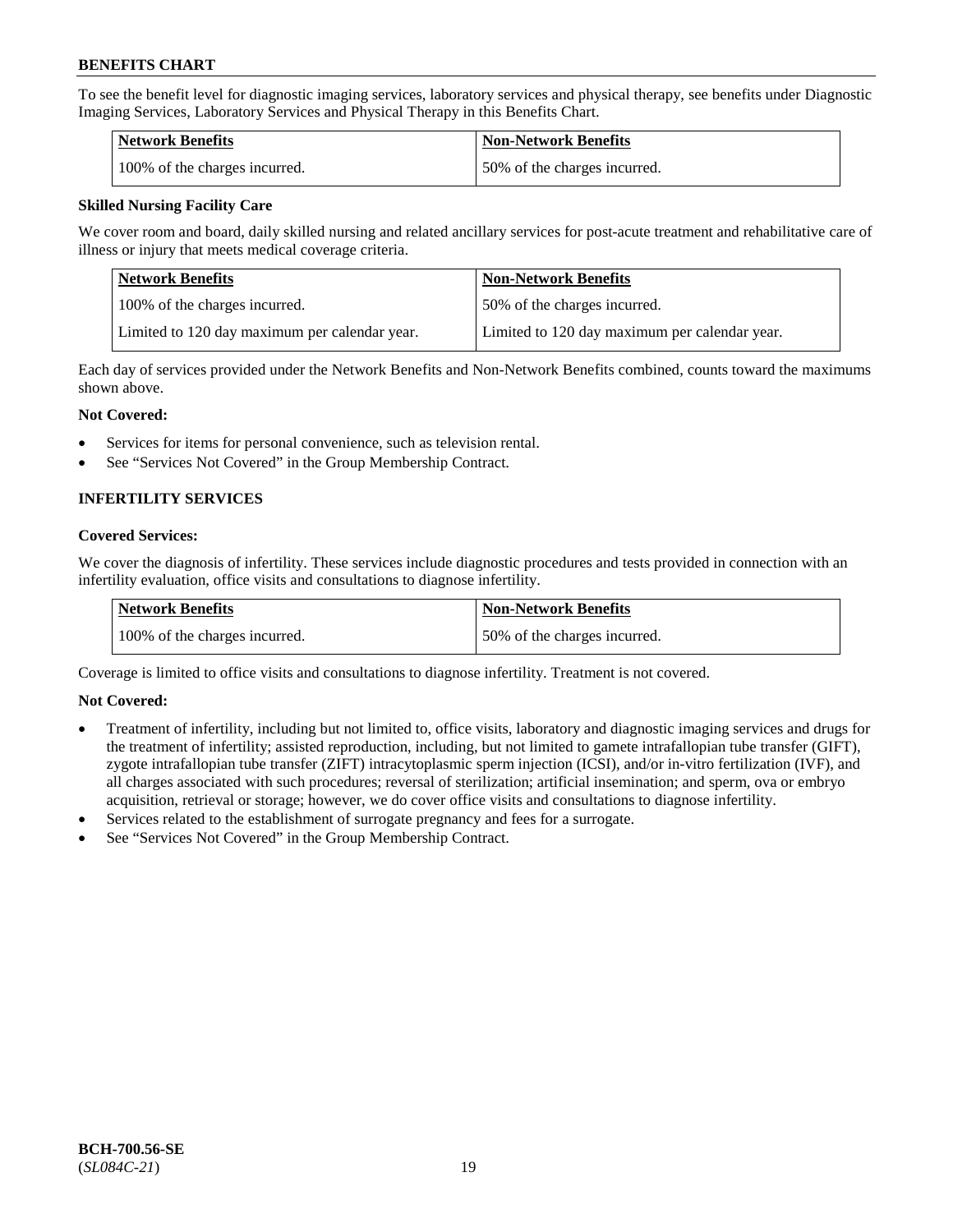## **LABORATORY SERVICES**

## **Covered Services:**

We cover laboratory tests when ordered by a provider and provided in a clinic or outpatient hospital facility.

To see the benefit level for inpatient hospital or skilled nursing facility services, see benefits under Inpatient Hospital and Skilled Nursing Facility Services in this Benefits Chart.

**Prostate-specific antigen (PSA) test coverage.** We cover prostate cancer screening for men 40 years of age or over who are symptomatic or in a high-risk category and for all men 50 years of age or older. Coverage includes a prostate-specific antigen blood test and a digital rectal examination.

| <b>Network Benefits</b>       | <b>Non-Network Benefits</b>  |
|-------------------------------|------------------------------|
| 100% of the charges incurred. | 50% of the charges incurred. |

#### **All other laboratory services**

#### **Services for illness or injury**

| Network Benefits              | <b>Non-Network Benefits</b>  |
|-------------------------------|------------------------------|
| 100% of the charges incurred. | 50% of the charges incurred. |

## **Preventive Services**

Laboratory services associated with preventive services are covered at the benefit level shown in the "Preventive Services" section of this Benefits Chart.

## **Not Covered:**

See "Services Not Covered" in the Group Membership Contract.

## **LYME DISEASE SERVICES**

## **Covered Services:**

We cover services for the treatment of Lyme disease.

| <b>Network Benefits</b>                                | <b>Non-Network Benefits</b>                                  |
|--------------------------------------------------------|--------------------------------------------------------------|
| Coverage level is same as corresponding Network        | Coverage level is same as corresponding Non-Network          |
| Benefit, depending on type of service provided such as | Benefit, depending on type of service provided, such as      |
| Office Visits for Illness or Injury, Inpatient or      | Office Visits for Illness or Injury, Inpatient or Outpatient |
| <b>Outpatient Hospital Services.</b>                   | Hospital Services.                                           |

## **Not Covered:**

See "Services Not Covered" in the Group Membership Contract.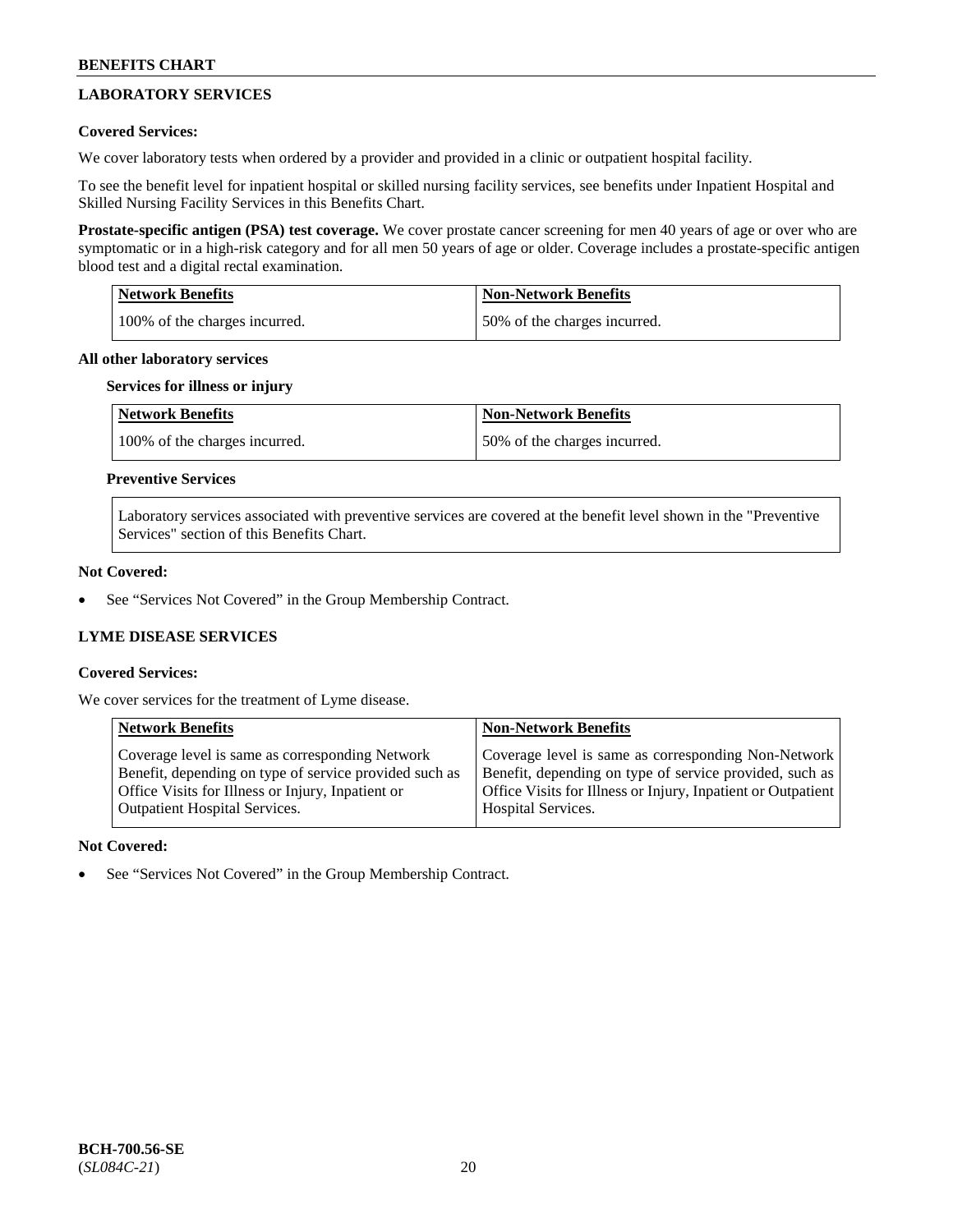## **MASTECTOMY RECONSTRUCTION BENEFIT**

## **Covered Services:**

We cover reconstruction of the breast on which the mastectomy has been performed; surgery and reconstruction of the other breast to produce symmetrical appearance, and prostheses and physical complications of all stages of mastectomy, including lymphedemas.

| <b>Network Benefits</b>                                 | <b>Non-Network Benefits</b>                             |
|---------------------------------------------------------|---------------------------------------------------------|
| Coverage level is same as corresponding Network         | Coverage level is same as corresponding Non-Network     |
| Benefit, depending on type of service provided, such as | Benefit, depending on type of service provided, such as |
| Office Visits for Illness or Injury, Inpatient or       | Office Visits for Illness or Injury, Inpatient or       |
| <b>Outpatient Hospital Services.</b>                    | <b>Outpatient Hospital Services.</b>                    |

## **Not Covered:**

See "Services Not Covered" in the Group Membership Contract.

## **MEDICATION THERAPY DISEASE MANAGEMENT PROGRAM**

## **Covered Services:**

If you meet our criteria for coverage, you may qualify for our Medication Therapy Disease Management Program.

The program covers consultations with a designated pharmacist.

Covered services are based on established medical policies, which are subject to periodic review and modification by the medical directors. These medical policies (medical coverage criteria) are available online at [healthpartners.com](https://www.healthpartners.com/hp/index.html) or by calling Member Services.

| Network Benefits                                            | <b>Non-Network Benefits</b> |
|-------------------------------------------------------------|-----------------------------|
| 100% of the charges incurred.<br>Deductible does not apply. | No Coverage.                |

## **Not Covered:**

See "Services Not Covered" in the Group Membership Contract.

## **OFFICE VISITS FOR ILLNESS OR INJURY**

## **Covered Services:**

We cover the following when medically necessary: professional medical and surgical services and related supplies, including biofeedback, of physicians and other health care providers; blood and blood products (unless replaced) and blood derivatives.

We cover diagnosis and treatment of illness or injury to the eyes. Where contact or eyeglass lenses are prescribed as medically necessary for the post-operative treatment of cataracts or for the treatment of aphakia, or keratoconus, we cover the initial evaluation, lenses and fitting. Members must pay for lens replacement beyond the initial pair.

We also provide coverage for the initial physical evaluation of a child if it is ordered by a Minnesota juvenile court.

## **Office Visits**

| <b>Network Benefits</b>       | <b>Non-Network Benefits</b>  |
|-------------------------------|------------------------------|
| 100% of the charges incurred. | 50% of the charges incurred. |

**Convenience clinics**

| Network Benefits              | <b>Non-Network Benefits</b>  |
|-------------------------------|------------------------------|
| 100% of the charges incurred. | 50% of the charges incurred. |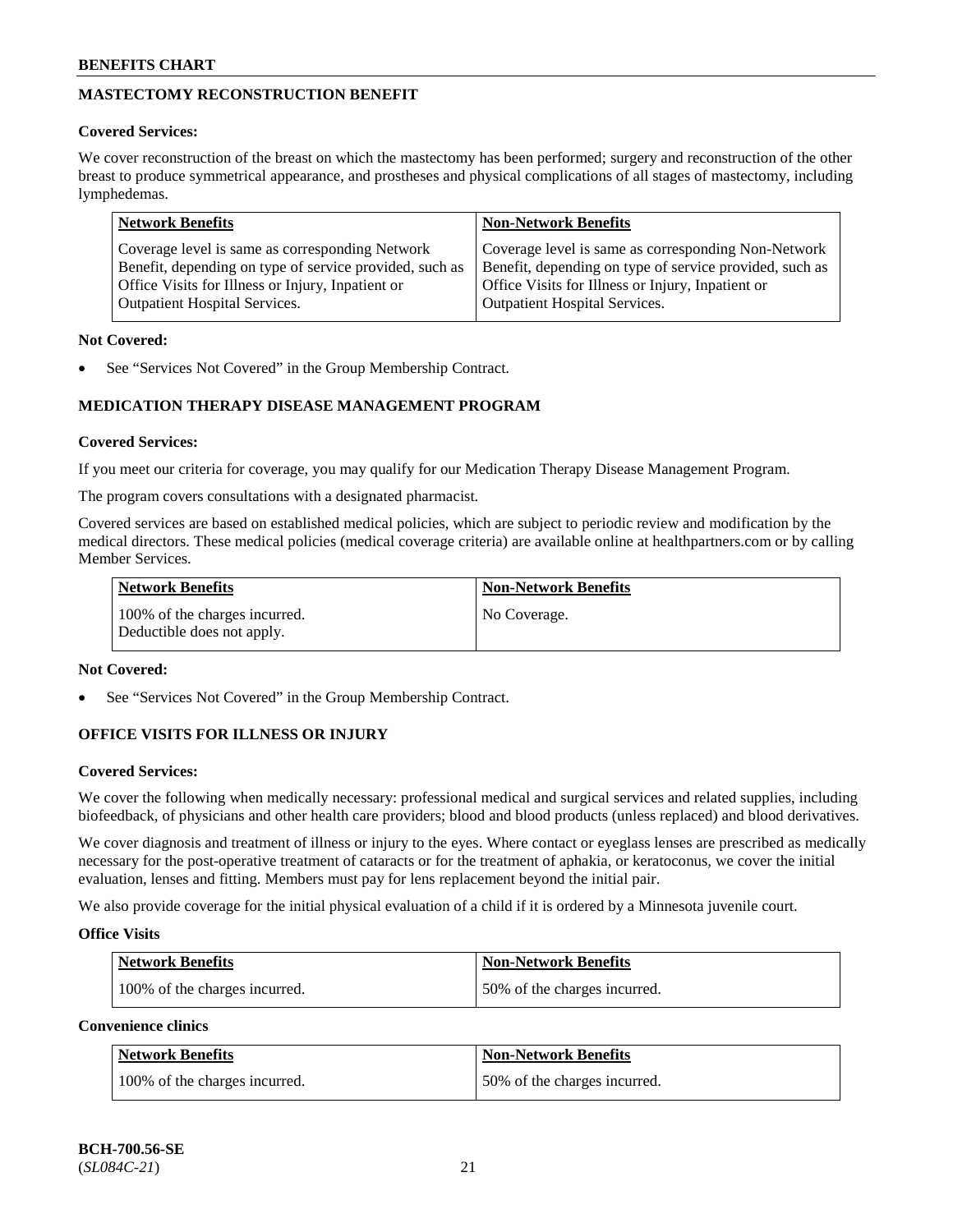#### **Scheduled telephone visits**

| <b>Network Benefits</b>       | <b>Non-Network Benefits</b>  |
|-------------------------------|------------------------------|
| 100% of the charges incurred. | 50% of the charges incurred. |

#### **E-visits**

## **Access to online care through virtuwell at [virtuwell.com](https://www.virtuwell.com/)**

| <b>Network Benefits</b>       | <b>Non-Network Benefits</b> |
|-------------------------------|-----------------------------|
| 100% of the charges incurred. | Not Applicable.             |

#### **All other E-visits**

| Network Benefits              | Non-Network Benefits         |
|-------------------------------|------------------------------|
| 100% of the charges incurred. | 50% of the charges incurred. |

## **Injections administered in a physician's office, other than immunizations**

#### **Allergy injections**

| Network Benefits              | <b>Non-Network Benefits</b>  |
|-------------------------------|------------------------------|
| 100% of the charges incurred. | 50% of the charges incurred. |

#### **All other injections**

| <b>Network Benefits</b>       | <b>Non-Network Benefits</b>  |
|-------------------------------|------------------------------|
| 100% of the charges incurred. | 50% of the charges incurred. |

#### **Not Covered:**

- Court ordered treatment, except as described in this Benefits Chart under "Mental Health Services" and "Office Visits for Illness or Injury" or as otherwise required by law.
- See "Services Not Covered" in the Group Membership Contract.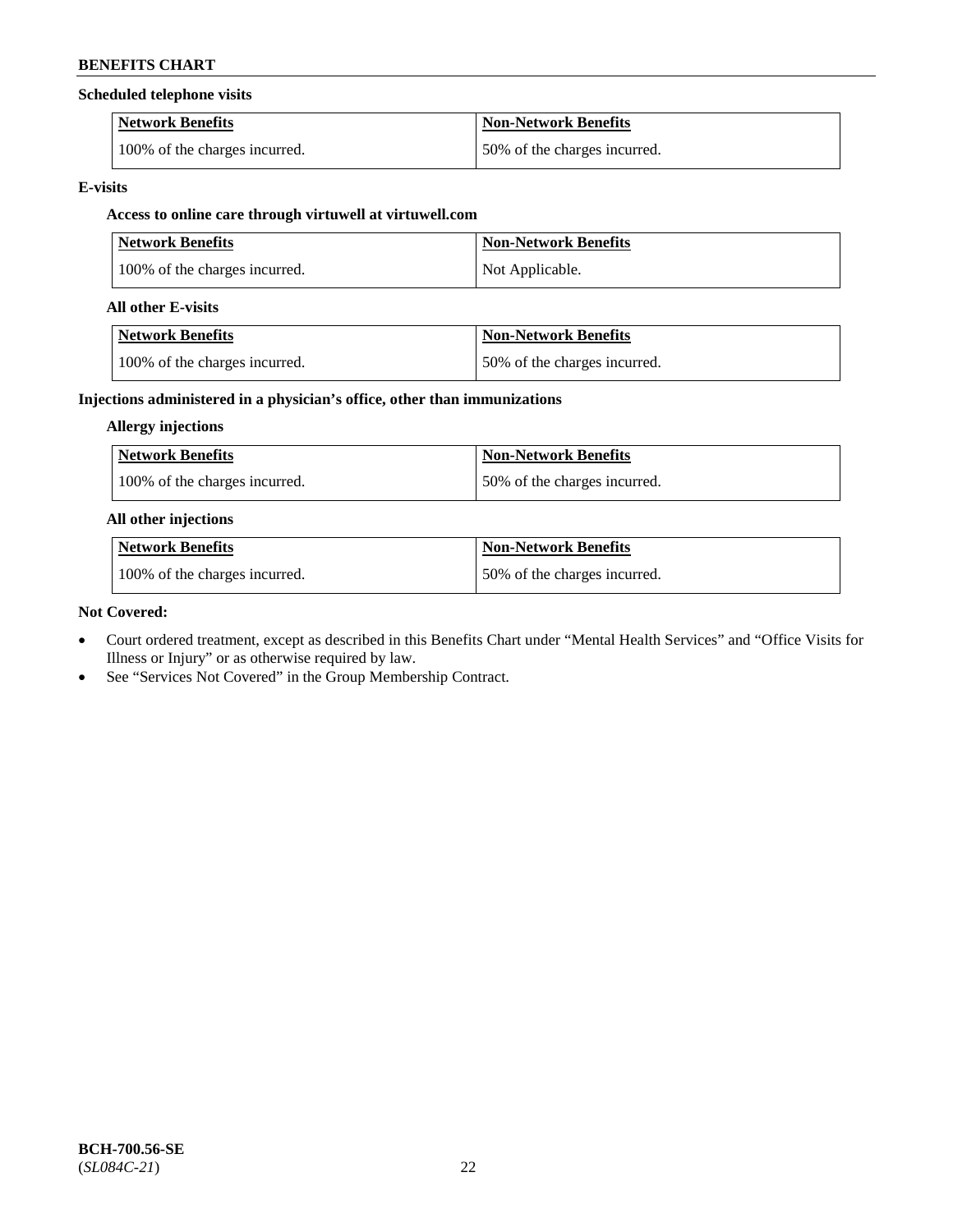## **PEDIATRIC AUTOIMMUNE NEUROPSYCHIATRIC DISORDERS ASSOCIATED WITH STREPTOCOCCAL INFECTIONS (PANDAS) AND PEDIATRIC ACUTE-ONSET NEUROPSYCHIATRIC SYNDROME (PANS) TREATMENT**

#### **Definitions:**

**Pediatric acute-onset neuropsychiatric syndrome.** This means a class of acute-onset obsessive compulsive or tic disorders or other behavioral changes presenting in children and adolescents that are not otherwise explained by another known neurologic or medical disorder.

**Pediatric autoimmune neuropsychiatric disorders associated with streptococcal infections.** This means a condition in which a streptococcal infection in a child or adolescent causes the abrupt onset of clinically significant obsessions, compulsions, tics, or other neuropsychiatric symptoms or behavioral changes, or a relapsing and remitting course of symptom severity.

#### **Covered Services:**

We cover treatment for pediatric autoimmune neuropsychiatric disorders associated with streptococcal infections (PANDAS) and for treatment for pediatric acute-onset neuropsychiatric syndrome (PANS). Treatments that must be covered under this section must be recommended by the member's licensed health care professional and include but are not limited to antibiotics, medication and behavioral therapies to manage neuropsychiatric symptoms, plasma exchange, and immunoglobulin.

| Coverage level is same as corresponding Network<br>Benefit, depending on type of service provided, such as<br>Office Visits for Illness or Injury, Inpatient or<br><b>Outpatient Hospital Services.</b><br><b>Outpatient Hospital Services.</b> | Coverage level is same as corresponding Non-Network<br>Benefit, depending on type of service provided, such as<br>Office Visits for Illness or Injury, Inpatient or |
|-------------------------------------------------------------------------------------------------------------------------------------------------------------------------------------------------------------------------------------------------|---------------------------------------------------------------------------------------------------------------------------------------------------------------------|

#### **Not Covered:**

See "Services Not Covered" in the Group Membership Contract.

## **PEDIATRIC EYEWEAR**

#### **Covered Services:**

We cover pediatric eyewear for children, subject to our medical coverage criteria. This provision will continue until the end of the month in which the child turns age 19. These medical policies (medical coverage criteria) are available by calling Member Services or logging on to your "*my*HealthPartners" account at [healthpartners.com.](https://www.healthpartners.com/hp/index.html)

| Network Benefits              | <b>Non-Network Benefits</b> |
|-------------------------------|-----------------------------|
| 100% of the charges incurred. | No Coverage.                |

Limited to one pair of eyeglasses (lenses and frames) or one pair of contact lenses per benefit year.

#### **Not Covered:**

- Replacement of eyeglasses or contact lenses due to loss or theft.
- See "Services Not Covered" in the Group Membership Contract.

## **PHYSICAL THERAPY, OCCUPATIONAL THERAPY AND SPEECH THERAPY**

#### **Covered Services:**

We cover the following physical therapy, occupational therapy and speech therapy services:

- rehabilitative care to correct the effects of illness or injury;
- habilitative care rendered for congenital, developmental or medical conditions which have significantly limited the successful initiation of normal speech and normal motor development.

Massage therapy which is performed in conjunction with other treatment/modalities by a physical occupational therapist, is part of a prescribed treatment plan and is not billed separately is covered.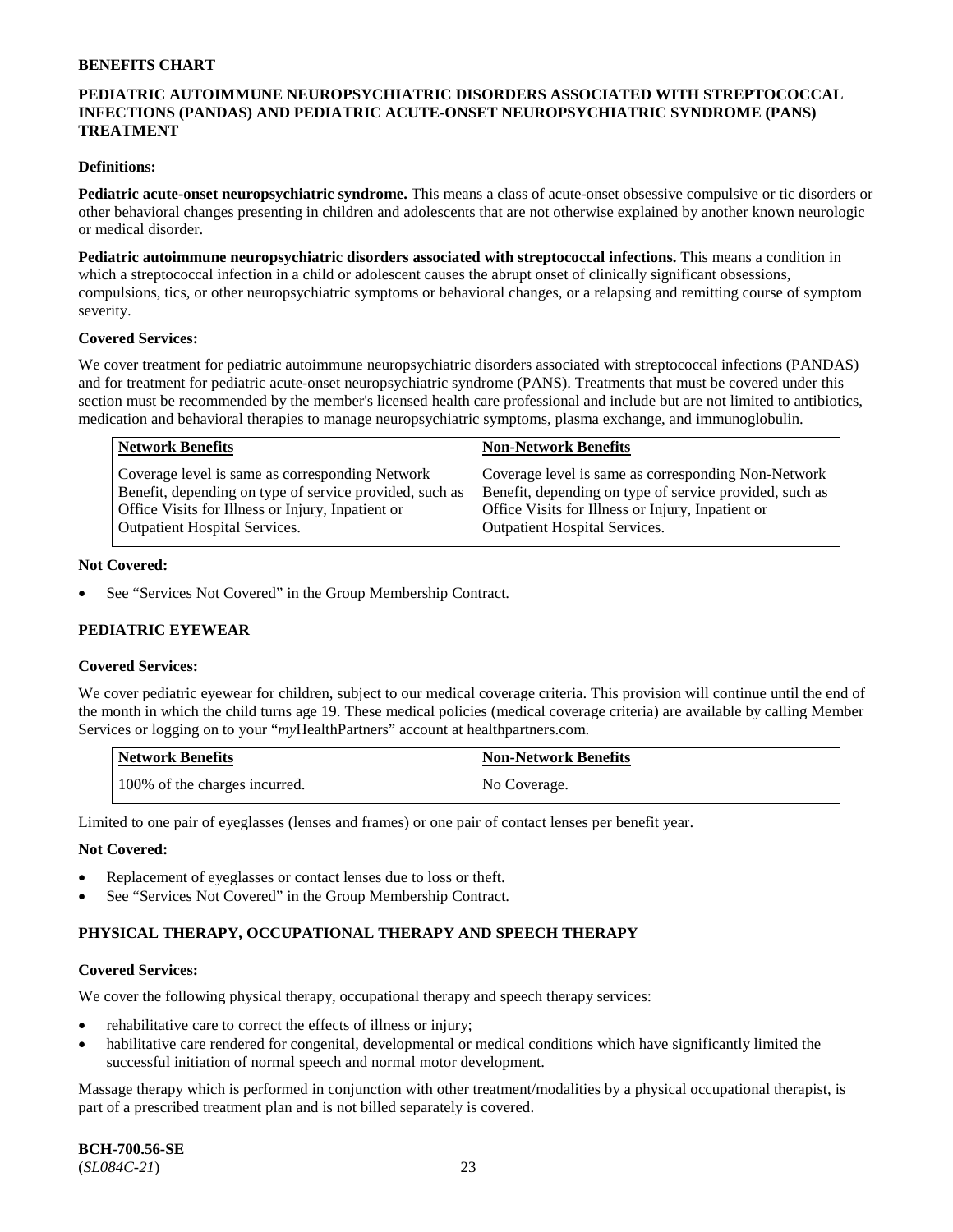We cover services provided in a clinic. We also cover physical therapy provided in an outpatient hospital facility. To see the benefit level for inpatient hospital or skilled nursing facility services, see benefits under Inpatient Hospital and Skilled Nursing Facility Services.

## **Rehabilitative Care**

| <b>Network Benefits</b>       | <b>Non-Network Benefits</b>                                                               |
|-------------------------------|-------------------------------------------------------------------------------------------|
| 100% of the charges incurred. | 50% of the charges incurred.                                                              |
|                               | Physical and Occupational Therapy combined are<br>limited to 20 visits per calendar year. |
|                               | Speech Therapy is limited to 20 visits per calendar year.                                 |

## **Habilitative Care**

| <b>Network Benefits</b>       | <b>Non-Network Benefits</b>                                                                       |
|-------------------------------|---------------------------------------------------------------------------------------------------|
| 100% of the charges incurred. | 50% of the charges incurred.                                                                      |
|                               | Physical, Occupational and Speech Therapy combined<br>are limited to 20 visits per calendar year. |

#### **Not Covered:**

- Massage therapy for the purpose of comfort or convenience of the member.
- See "Services Not Covered" in the Group Membership Contract.

## **PORT WINE STAIN REMOVAL SERVICES**

#### **Covered Services:**

We cover port wine stain removal services.

| <b>Network Benefits</b>                                | <b>Non-Network Benefits</b>                                  |
|--------------------------------------------------------|--------------------------------------------------------------|
| Coverage level is same as corresponding Network        | Coverage level is same as corresponding Non-Network          |
| Benefit, depending on type of service provided such as | Benefit, depending on type of service provided, such as      |
| Office Visits for Illness or Injury, Inpatient or      | Office Visits for Illness or Injury, Inpatient or Outpatient |
| <b>Outpatient Hospital Services.</b>                   | <b>Hospital Services.</b>                                    |

## **Not Covered:**

• See "Services Not Covered" in the Group Membership Contract.

## **PRESCRIPTION DRUG SERVICES**

## **Covered Services:**

We cover prescription drugs and medications that can be self-administered or are administered in a physician's office. We cover off-label use of formulary drugs to treat cancer if the drug is recognized for the treatment of cancer in any authoritative compendia used by the Medicare program.

We cover orally administered anticancer drugs at the applicable benefit level under outpatient drugs below. We are in compliance with Minnesota Statute 62A.3075 because we do not cover orally administered anticancer drugs under our specialty drug benefit.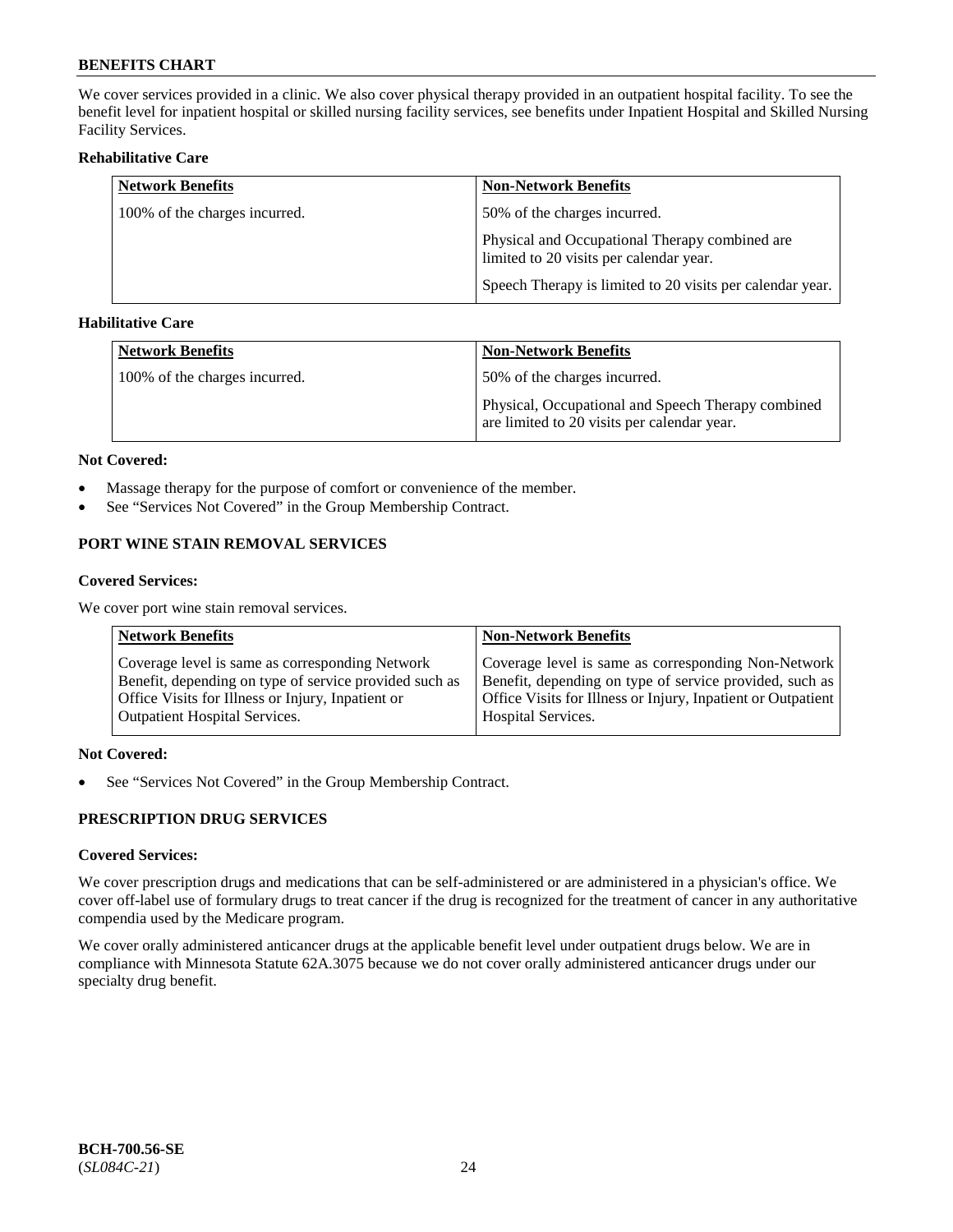We will refill a prescription for eye drops covered under this Benefits Chart if the member requests a refill and original prescription specified that additional quantities would be needed, providing the refill request does not exceed the quantities needed, and the following conditions are met:

- If the member requests a 30-day refill supply, the request must be made between 21 and 30 days of the later of (a) the original date that the prescription was distributed to the member or (b) the date that the most recent refill was distributed to the member; or
- If the member requests a 90-day refill supply, the request must be made between 75 and 90 days of the later of (a) the original date that the prescription was distributed to the member or (b) the date that the most recent refill was distributed to the member.

A licensed pharmacist may prescribe and dispense self-administered hormonal contraceptives, nicotine replacement medications, and opiate antagonists for the treatment of an acute opiate overdose in accordance with section 151.37, subdivision 14, 15, or 16, under the same terms of coverage that would apply had the prescription drug been prescribed by a licensed physician, physician assistant, or advanced practice nurse practitioner. If the plan excludes coverage for selfadministered hormonal contraceptives, they will not be covered under this provision.

#### **For Network Benefits, drugs and medications must be part of the formulary and obtained at a Network Pharmacy.**

#### **For Non-Network Benefits, drugs and medications must be part of the formulary.**

**See the Formulary definition for information on the Formulary Exception Process available to you.**

## **Outpatient drugs (except as specified below)**

#### **Drugs on the Preventive Drug List**

| <b>Network Benefits</b>                                                                                                                            | <b>Non-Network Benefits</b>  |
|----------------------------------------------------------------------------------------------------------------------------------------------------|------------------------------|
| Generic formulary drugs from the Preventive Drug List<br>are covered at 100% of the charges incurred.<br>Deductible does not apply.                | 50% of the charges incurred. |
| Brand name formulary drugs from the Preventive Drug<br>List are covered at 100% of the charges incurred,<br>subject to a member copayment of \$60. |                              |
| In no event will your cost for a formulary insulin drug<br>exceed \$25.                                                                            |                              |
| Deductible does not apply.                                                                                                                         |                              |

#### **All other drugs**

| Network Benefits                                                                                 | <b>Non-Network Benefits</b>  |
|--------------------------------------------------------------------------------------------------|------------------------------|
| All other formulary drugs are covered at 100% of the<br>charges incurred.<br>Deductible applies. | 50% of the charges incurred. |

**Cost-Sharing Limits for Insulin:** We are required to limit your cost-sharing on prescription insulin to no more than the net price of the prescription insulin drug. This requirement applies at the point of sale, including deductible payments and the costsharing amounts charged once the deductible is met.

**Cost-sharing.** This means a deductible payment, copayment, or coinsurance amount that you must pay for covered prescription insulin in accordance with the terms and conditions of this health plan.

**Net price.** This means our cost for prescription insulin, including any rebates or discounts received by or accrued directly or indirectly to us from a drug manufacturer or pharmacy benefit manager.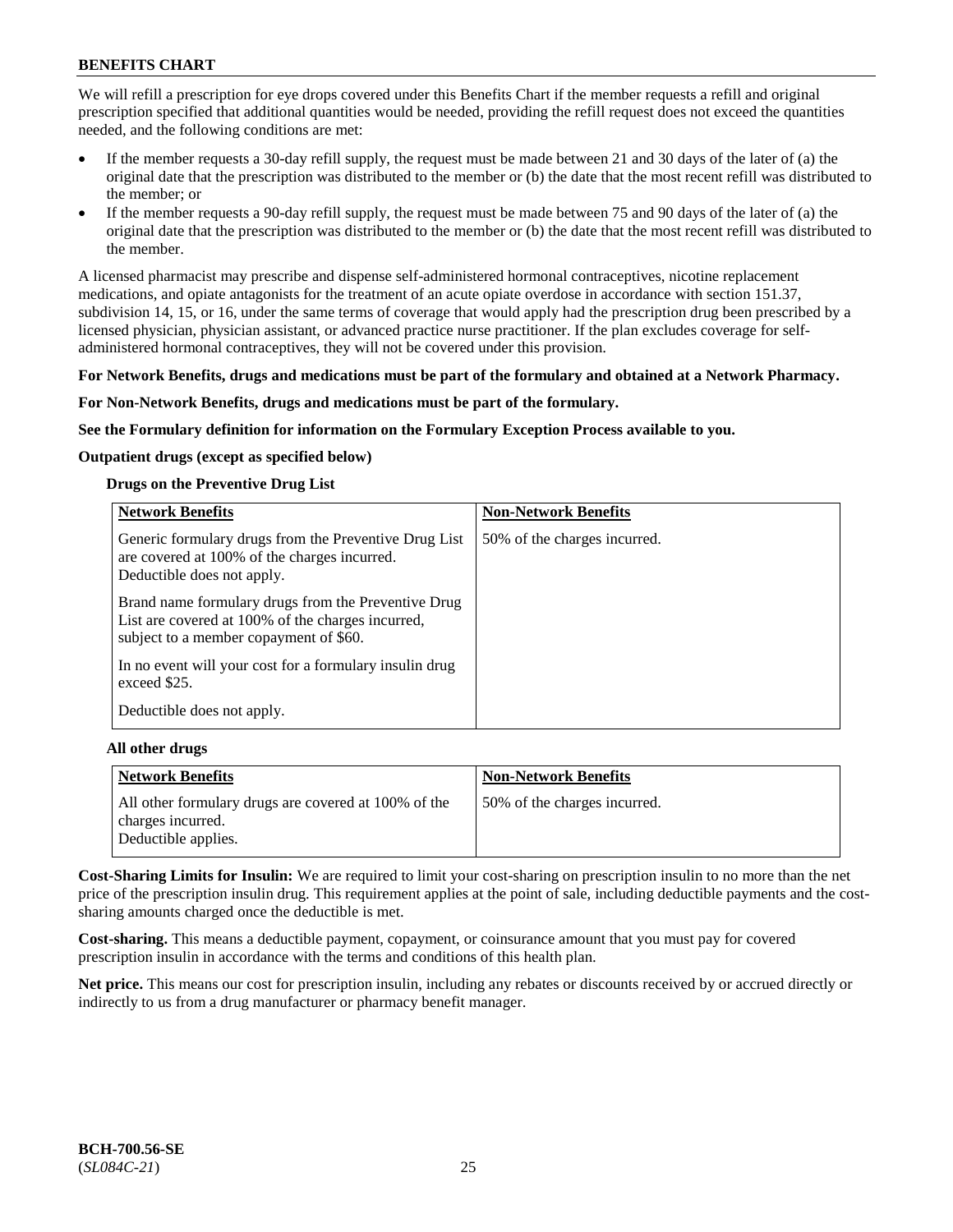## **Mail order drugs**

| <b>Network Benefits</b>                                                                                                                                                                   | <b>Non-Network Benefits</b>           |
|-------------------------------------------------------------------------------------------------------------------------------------------------------------------------------------------|---------------------------------------|
| For your convenience, you may also get up to a 93-day<br>supply of outpatient formulary prescription drugs that<br>can be self-administered through the designated mail<br>order service. | See Network Mail Order Drugs benefit. |
| New prescriptions to treat certain chronic conditions<br>and trial drugs will be limited to quantity limits<br>described at the end of this section.                                      |                                       |
| Specialty Drugs are not available through the mail order<br>service.                                                                                                                      |                                       |

## **Tobacco cessation drugs are covered for all FDA – approved tobacco cessation drugs for a minimum of 90 days**

| Network Benefits                                            | <b>Non-Network Benefits</b>  |
|-------------------------------------------------------------|------------------------------|
| 100% of the charges incurred.<br>Deductible does not apply. | 50% of the charges incurred. |

#### **Specialty Drugs that are self-administered**

| <b>Network Benefits</b>                                                                                                                    | <b>Non-Network Benefits</b> |
|--------------------------------------------------------------------------------------------------------------------------------------------|-----------------------------|
| 100% of the charges incurred.                                                                                                              | No Coverage.                |
| For Network Benefits, specialty drugs are limited to<br>drugs on the specialty drug list and must be obtained<br>from a designated vendor. |                             |

#### **Drugs for the treatment of growth deficiency**

| <b>Network Benefits</b>                                                                                                                            | <b>Non-Network Benefits</b>  |
|----------------------------------------------------------------------------------------------------------------------------------------------------|------------------------------|
| 100% of the charges incurred.                                                                                                                      | 50% of the charges incurred. |
| For Network Benefits, growth deficiency drugs are<br>limited to drugs on the specialty drug list and must be<br>obtained from a designated vendor. |                              |

#### **Contraceptive drugs**

| <b>Network Benefits</b>                                                                                                                                        | <b>Non-Network Benefits</b>  |
|----------------------------------------------------------------------------------------------------------------------------------------------------------------|------------------------------|
| 100% of the charges incurred for formulary drugs.<br>Deductible does not apply.                                                                                | 50% of the charges incurred. |
| If a physician requests that a non-formulary<br>contraceptive drug be dispensed as written the drug will<br>be covered at 100%, not subject to the deductible. |                              |

#### **Limitations:**

- Certain drugs may require prior authorization as indicated on the formulary. HealthPartners may require prior authorization for the drug and also the site where the drug will be provided. Certain drugs are subject to our utilization review process and quantity limits, as indicated on our formulary.
- Certain non-formulary drugs require prior authorization. In addition, certain drugs may be subject to any quantity limits applied as part of our trial program.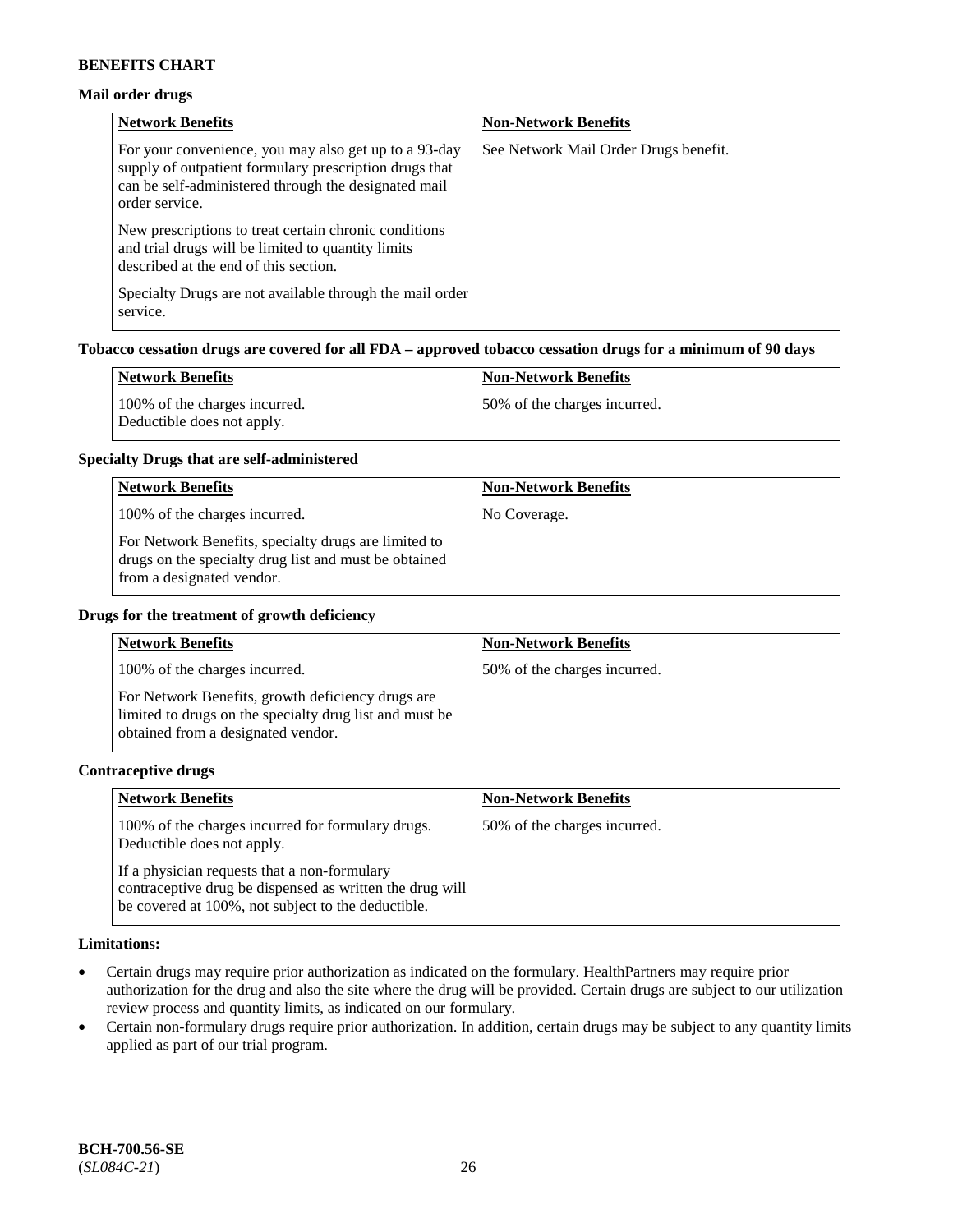- If a member requests a brand name drug when there is a generic equivalent, the brand name drug will be covered up to the charge that would apply to the generic drug, minus any required copayment. If a physician requests that a brand name drug be dispensed as written, and we determine the brand name drug is medically necessary, the drug will be paid at the Outpatient Drugs benefit.
- We may require members to try over-the-counter (OTC) drug alternatives before approving more costly formulary prescription drugs.
- Unless otherwise specified in the "Prescription Drug Services" section, you may receive up to a 31-day supply per prescription.
- A 93-day supply will be covered and dispensed only at pharmacies that participate in our extended day supply program
- New prescriptions to treat certain chronic conditions are limited to a 31-day supply.
- No more than a 31-day supply of Specialty Drugs will be covered and dispensed at a time, unless it's a manufacturer supplied drug that cannot be split that supplies the member with more than a 31-day supply.
- The member copayment for a drug will not exceed the cost of the drug.
- If a member copayment is required, you must pay one member copayment for each 31-day supply, or portion thereof.

#### **Not Covered:**

- Replacement of prescription drugs, medications, equipment and supplies due to loss, damage or theft.
- Nonprescription (over the counter) drugs or medications, including, but not limited to, vitamins, supplements, homeopathic remedies, and non-FDA approved drugs unless listed on the formulary and prescribed by a physician or legally authorized health care provider under applicable state and federal law. We cover off-label use of drugs to treat cancer as specified in the "Prescription Drug Services" section of this Benefits Chart. This exclusion does not include over-the-counter contraceptives for women as allowed under the Affordable Care Act when the member obtains a prescription for the item. In addition, if the member obtains a prescription, this exclusion does not include aspirin to prevent cardiovascular disease for men and women of certain ages; folic acid supplements for women who may become pregnant; fluoride chemoprevention supplements for children without fluoride in their water source; and iron supplements for children ages 6-12 who are at risk of anemia.
- Drugs on the Excluded Drug List. The Excluded Drug List includes select drugs within a therapy class that are not eligible for coverage. This includes drugs that may be excluded for certain indications. However, you may request coverage for a drug on the Excluded Drug List by requesting an exception to the formulary under the formulary exception process described in the definition of formulary in this Benefits Chart. The Excluded Drug List is available at [healthpartners.com](http://www.healthpartners.com/)
- Drugs that are newly approved by the FDA until they are reviewed and approved by HealthPartners Pharmacy and Therapeutics Committee. However, you may request coverage for a drug that is newly approved by the FDA by requesting an exception to the formulary under the formulary exception process described in the definition of formulary in the Benefits Chart.
- All drugs used for sexual dysfunction.
- All drugs for the treatment of infertility.
- Medical cannabis.
- Medical devices approved by the FDA will not be covered under the "Prescription Drug Services" section unless they are on our formulary. Covered medical devices are generally submitted and reimbursed under your medical benefits.
- See "Services Not Covered" in the Group Membership Contract.

## **PREVENTIVE SERVICES**

#### **Applicable Definitions:**

**Routine Preventive Services** are routine healthcare services that include screenings, check-ups and counseling to prevent illness, disease or other health problems before symptoms occur.

**Diagnostic Services** are services to help a provider understand your symptoms, diagnose illness and decide what treatment may be needed. They may be the same services that are listed as preventive services, but they are being used as diagnostic services. Your provider will determine if these services are preventive or diagnostic. These services are not preventive if received as part of a visit to diagnose, manage or maintain an acute or chronic medical condition, illness or injury. When that occurs, unless otherwise indicated below, standard deductibles, copayments or coinsurance apply.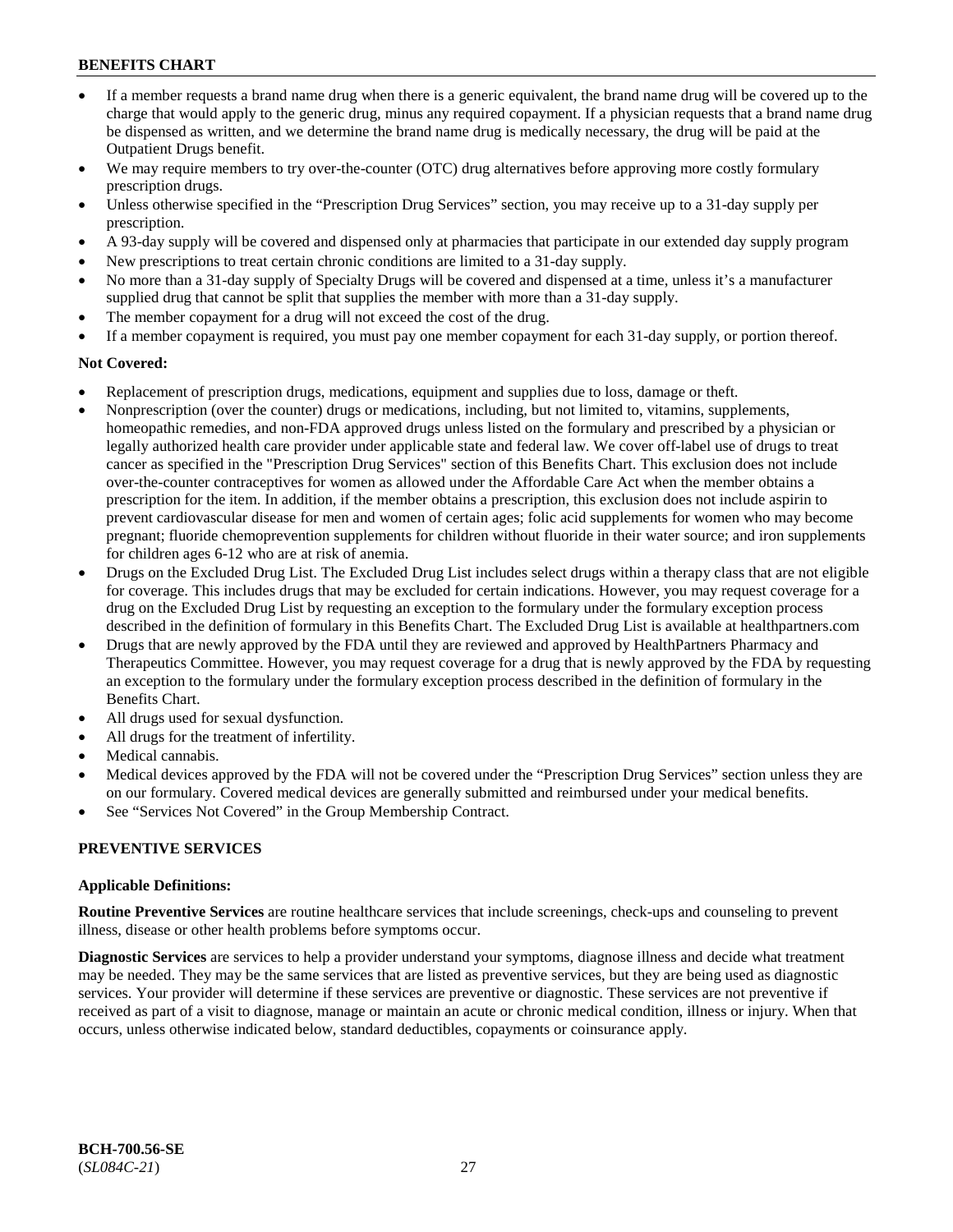## **Covered Services:**

We cover preventive services that meet any of the requirements under the Affordable Care Act (ACA) shown in the bulleted items below. These preventive services are covered at 100% under the network benefits with no deductible, copayments or coinsurance. (If a preventive service is not required by the ACA and it is covered at a lower benefit level or if a group qualifies for an exemption or accommodation for certain benefits under the ACA, it will be specified below). Preventive benefits mandated under the ACA are subject to periodic review and modification. Changes would be effective in accordance with the federal rules. Preventive services mandated by the ACA include:

- Evidence-based items or services that have in effect a rating of A or B in the current recommendations of the United States Preventive Services Task Force with respect to the individual;
- Immunizations for routine use in children, adolescents, and adults that have in effect a recommendation from the Advisory Committee on Immunization Practices of the Centers for Disease Control and Prevention with respect to the individual;
- With respect to infants, children, and adolescents, evidence-informed preventive care and screenings provided for in comprehensive guidelines supported by the Health Resources and Services Administration; and
- With respect to women, preventive care and screenings provided for in comprehensive guidelines supported by the Health Resources and Services Administration.

Covered services are based on established medical policies, which are subject to periodic review and modification by the medical or dental directors. These medical policies (medical coverage criteria) are available by calling Member Services, or logging on to your "*my*HealthPartners" account at [healthpartners.com.](http://www.healthpartners.com/)

A complete list of preventive care services recommended under the U.S. Preventive Task Force (USPSTF) is available online at [uspreventiveservicestaskforce.org/Page/Name/uspstf-a-and-b-recommendations.](https://www.uspreventiveservicestaskforce.org/Page/Name/uspstf-a-and-b-recommendations-by-date/)

HHS: [healthcare.gov/coverage/preventive-care-benefits](https://www.healthcare.gov/coverage/preventive-care-benefits/)

CDC: [cdc.gov/vaccines/schedules/index.html](https://www.cdc.gov/vaccines/schedules/index.html)

## **ACA and state mandated preventive services are covered as follows:**

**Routine health exams and periodic health assessments.** A physician or health care provider will counsel you as to how often health assessments are needed based on age, sex and health status. This includes screening for tobacco use, at least two tobacco cessation attempts per year (for those who use tobacco products), all FDA approved tobacco cessation medications including over-the-counter drugs (as shown in the "Prescription Drug Services" Section) and at least four counseling sessions of at least ten minutes each for tobacco cessation.

| Network Benefits                                            | <b>Non-Network Benefits</b>  |
|-------------------------------------------------------------|------------------------------|
| 100% of the charges incurred.<br>Deductible does not apply. | 50% of the charges incurred. |

**Child health supervision services**. This includes pediatric preventive services, such as fluoride chemoprevention for children without fluoride in their water source, newborn screenings, appropriate immunizations, developmental assessments and laboratory services appropriate to the age of the child from birth to 72 months, and appropriate immunizations until the end of the month in which the child turns 19, as defined by the Standards of Child Health Care issued by the American Academy of Pediatrics. We cover at least five child health supervision visits from birth to 12 months, three child health supervision visits from 12 months to 24 months, once a year from 24 months to 72 months.

| <b>Network Benefits</b>                                     | <b>Non-Network Benefits</b>  |
|-------------------------------------------------------------|------------------------------|
| 100% of the charges incurred.<br>Deductible does not apply. | 50% of the charges incurred. |

**Routine prenatal care and exams.** This includes the comprehensive package of medical and psychosocial support provided throughout a pregnancy, including risk assessment, serial surveillance, prenatal education, and use of specialized skills and technology when needed, as defined by Standards for Obstetric-Gynecologic Services issued by the American College of Obstetricians and Gynecologists.

| Network Benefits                                            | <b>Non-Network Benefits</b>  |
|-------------------------------------------------------------|------------------------------|
| 100% of the charges incurred.<br>Deductible does not apply. | 50% of the charges incurred. |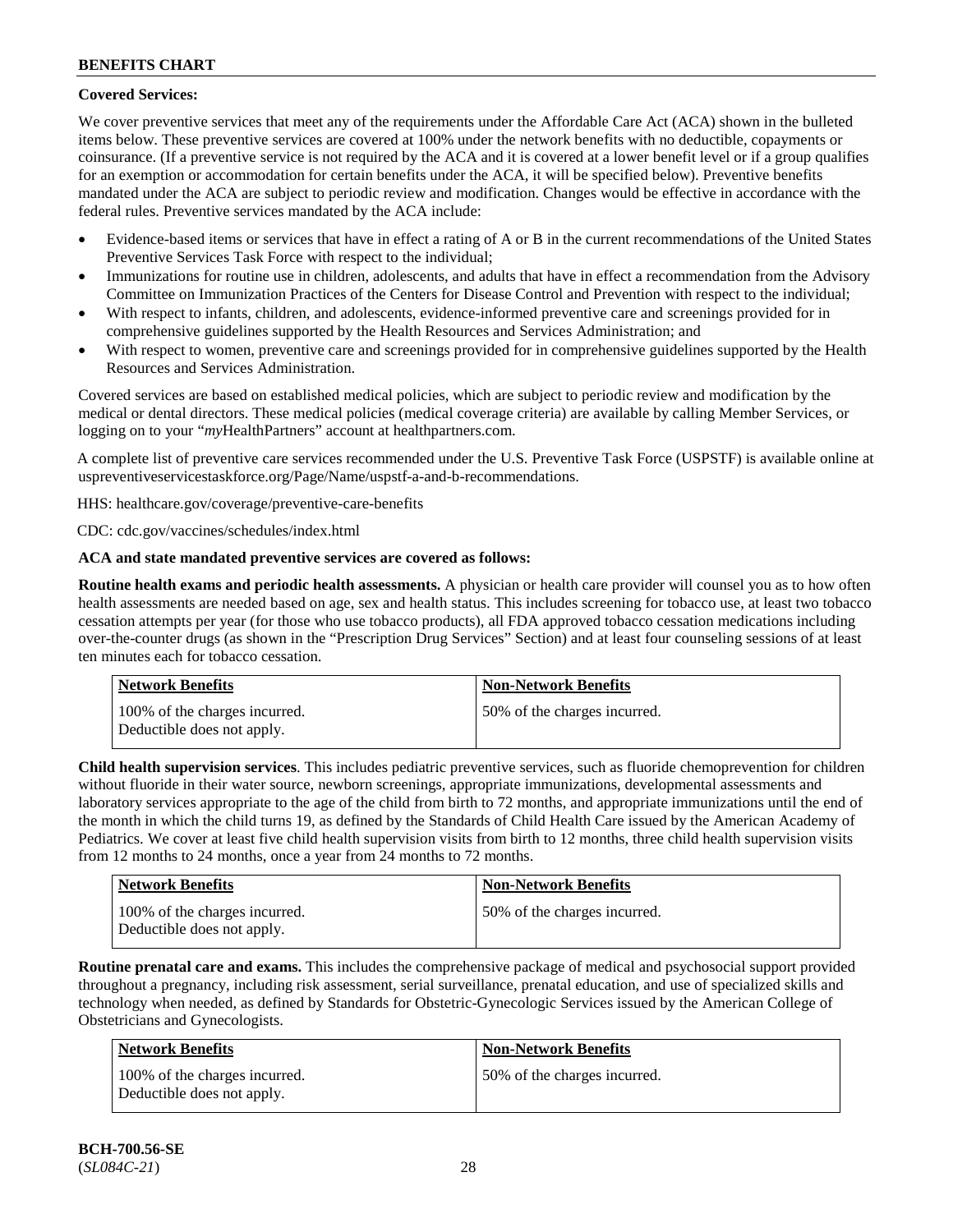**Routine postnatal care.** This includes health exams, assessments, education and counseling relating to the period immediately after childbirth

| Network Benefits                                            | <b>Non-Network Benefits</b>  |
|-------------------------------------------------------------|------------------------------|
| 100% of the charges incurred.<br>Deductible does not apply. | 50% of the charges incurred. |

**Routine screening procedures for cancer.** This includes colorectal screening or other cancer screenings recommended by the USPSTF with an A or B rating. Women's preventive health services below describes additional routine screening procedures for cancer.

| <b>Network Benefits</b>                                     | <b>Non-Network Benefits</b>  |
|-------------------------------------------------------------|------------------------------|
| 100% of the charges incurred.<br>Deductible does not apply. | 50% of the charges incurred. |

**Professional voluntary family planning services.** This includes services to prevent or delay a pregnancy, including counseling and education. Services must be provided by a licensed provider.

| Network Benefits                                            | <b>Non-Network Benefits</b> |
|-------------------------------------------------------------|-----------------------------|
| 100% of the charges incurred.<br>Deductible does not apply. | See Network Benefits.       |

## **Adult immunizations**

| <b>Network Benefits</b>                                     | <b>Non-Network Benefits</b>  |
|-------------------------------------------------------------|------------------------------|
| 100% of the charges incurred.<br>Deductible does not apply. | 50% of the charges incurred. |

**Women's preventive services.**This includes mammograms\*, screenings for cervical cancer (pap smears), breast pumps, human papillomavirus (HPV) testing; counseling for sexually transmitted infections, counseling and screening for human immunodeficiency virus (HIV), and all FDA approved contraceptive methods as prescribed by a doctor, sterilization procedures, education and counseling (see the "Prescription Drug Services" section for coverage of oral contraceptive drugs). For women whose family history is associated with an increased risk for BRCA1 or BRCA2 gene mutations, we cover genetic counseling and BRCA screening without cost sharing, if appropriate and as determined by a physician

**\***Preventive mammogram screening includes digital breast tomosynthesis (3D mammograms) for members at risk for breast cancer.

"At risk for breast cancer" means: (1) having a family history with one or more first- or second-degree relatives with breast cancer; (2) testing positive for BRCA1 or BRCA2 mutations; (3) having heterogeneously dense breasts or extremely dense breasts based on the Breast Imaging Reporting and Data System established by the American College of Radiology; or (4) having a previous diagnosis of breast cancer.

| <b>Network Benefits</b>                                     | <b>Non-Network Benefits</b>  |
|-------------------------------------------------------------|------------------------------|
| 100% of the charges incurred.<br>Deductible does not apply. | 50% of the charges incurred. |

**Obesity screening and management.** We cover obesity screening and counseling for all ages during a routine preventive care exam. If you are age 18 or older and have a body mass index of 30 or more, we also cover intensive obesity management to help you lose weight. Your primary care doctor can coordinate these services.

| Network Benefits                                            | <b>Non-Network Benefits</b>  |
|-------------------------------------------------------------|------------------------------|
| 100% of the charges incurred.<br>Deductible does not apply. | 50% of the charges incurred. |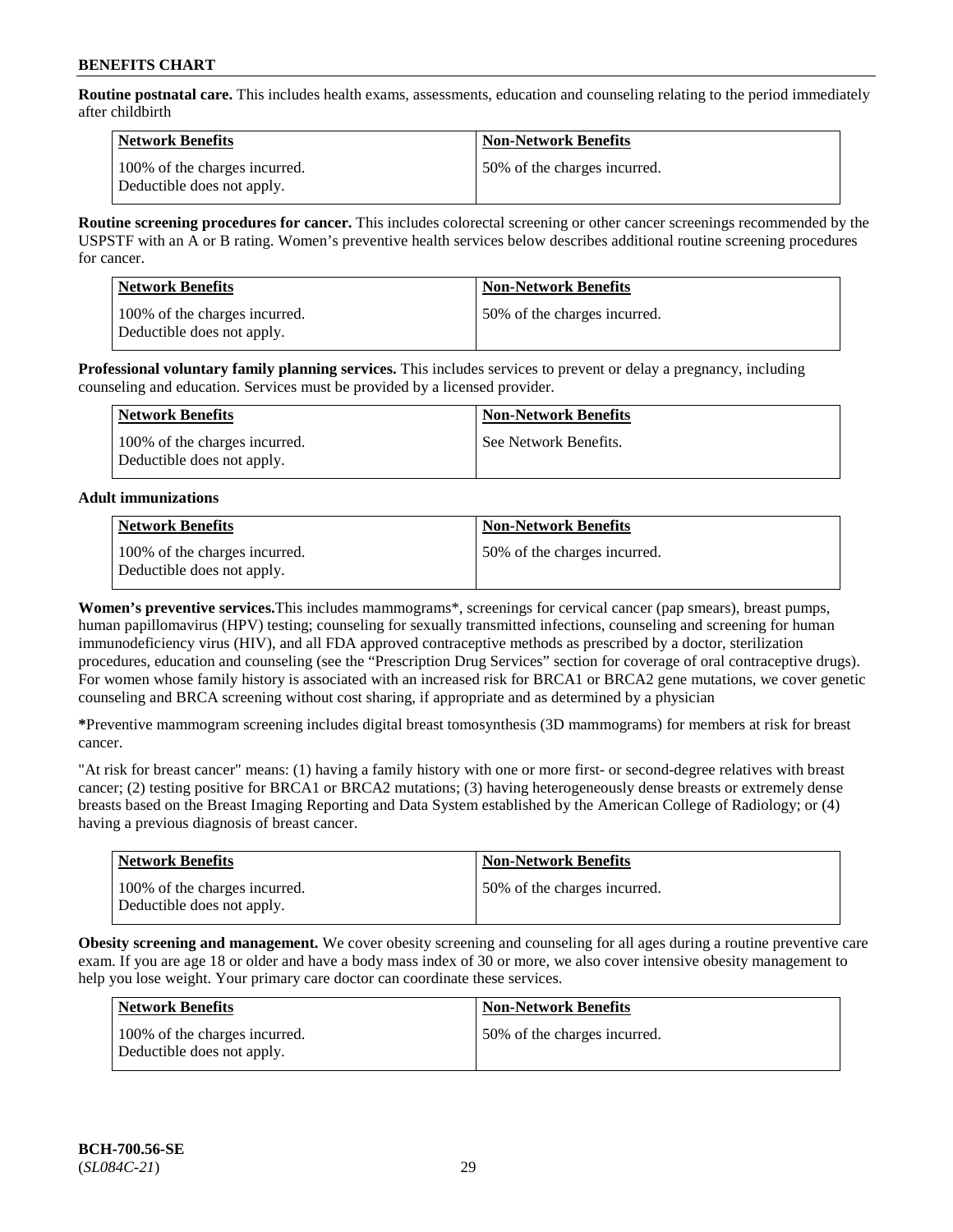**Preventive Medications.** We cover preventive medications currently recommended by USPSTF with an A or B rating if they are prescribed by your medical provider and they are listed on our formulary. Preventive medications are subject to periodic review and modification. Changes would be effective in accordance with the federal rules and reflected in our current medical coverage criteria for preventive care services.

| Network Benefits                                            | <b>Non-Network Benefits</b>  |
|-------------------------------------------------------------|------------------------------|
| 100% of the charges incurred.<br>Deductible does not apply. | 50% of the charges incurred. |

## **In addition to any ACA or state mandated preventive services referenced above, we cover the following eligible services:**

#### **Routine eye and hearing exams**

| <b>Network Benefits</b>                                     | <b>Non-Network Benefits</b>  |
|-------------------------------------------------------------|------------------------------|
| 100% of the charges incurred.<br>Deductible does not apply. | 50% of the charges incurred. |

**Ovarian cancer surveillance tests for women who are at risk.** "At risk for ovarian cancer" means (1) having a family history that includes any of the following: one or more first-degree or second-degree relatives with ovarian cancer, clusters of female relatives with breast cancer or nonpolyposis colorectal cancer; or (2) testing positive for BRCA1 or BRCA2 mutations. "Surveillance tests for ovarian cancer" means annual screening using: CA-125 serum tumor marker testing, transvaginal ultrasound, pelvic examination or other proven ovarian cancer screening tests currently being evaluated by the federal Food and Drug Administration or by the National Cancer Institute.

| <b>Network Benefits</b>                              | <b>Non-Network Benefits</b>                             |
|------------------------------------------------------|---------------------------------------------------------|
| Coverage level is same as corresponding Network      | Coverage level is same as corresponding Non-Network     |
| Benefit, depending on type of service provided, such | Benefit, depending on type of service provided, such as |
| as Diagnostic Imaging Services, Laboratory Services  | Diagnostic Imaging Services, Laboratory Services        |
| Office Visits for Illness or Injury or Preventive    | Office Visits for Illness or Injury or Preventive       |
| Services.                                            | Services.                                               |

**Peak flow meters for members diagnosed with asthma.** Must be prescribed by a licensed provider.

| <b>Network Benefits</b>                                     | <b>Non-Network Benefits</b>  |
|-------------------------------------------------------------|------------------------------|
| 100% of the charges incurred.<br>Deductible does not apply. | 50% of the charges incurred. |

**Glucose meters prescribed by a licensed provider** (other than continuous glucose monitoring systems which are covered under the section "Durable Medical Equipment, Prosthetics, Orthotics and Supplies")

| <b>Network Benefits</b>                                                                        | <b>Non-Network Benefits</b>  |
|------------------------------------------------------------------------------------------------|------------------------------|
| 100% of the charges incurred.<br>Deductible does not apply.                                    | 50% of the charges incurred. |
| Glucose meters are limited to meters on the formulary<br>and must be obtained from a pharmacy. |                              |

#### **Retinopathy screening for members diagnosed with diabetes**

| <b>Network Benefits</b>                                     | <b>Non-Network Benefits</b>  |
|-------------------------------------------------------------|------------------------------|
| 100% of the charges incurred.<br>Deductible does not apply. | 50% of the charges incurred. |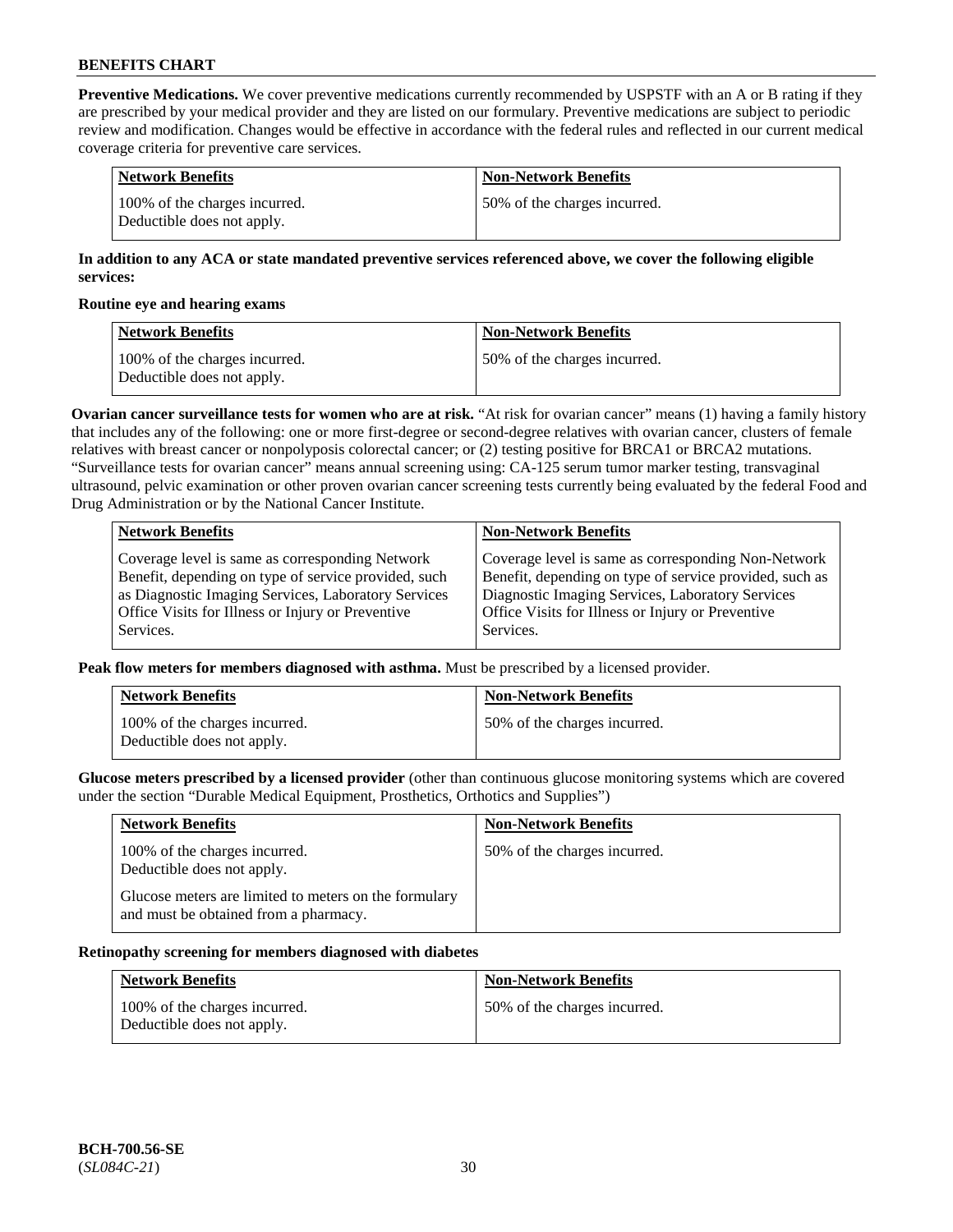## **Hemoglobin A1C testing for members diagnosed with diabetes**

| <b>Network Benefits</b>                                     | <b>Non-Network Benefits</b>  |
|-------------------------------------------------------------|------------------------------|
| 100% of the charges incurred.<br>Deductible does not apply. | 50% of the charges incurred. |

#### **International Normalized Ratio (INR) testing for members diagnosed with liver disease and/or bleeding disorders**

| <b>Network Benefits</b>                                     | <b>Non-Network Benefits</b>  |
|-------------------------------------------------------------|------------------------------|
| 100% of the charges incurred.<br>Deductible does not apply. | 50% of the charges incurred. |

#### **Low-density Lipoprotein (LDL) testing for members diagnosed with heart disease**

| <b>Network Benefits</b>                                     | <b>Non-Network Benefits</b>  |
|-------------------------------------------------------------|------------------------------|
| 100% of the charges incurred.<br>Deductible does not apply. | 50% of the charges incurred. |

#### **Limitations:**

• Services are not preventive if received as part of a visit to diagnose, manage or maintain an acute or chronic medical condition, illness or injury. When that occurs, unless otherwise indicated above, standard deductibles, copayments or coinsurance apply.

#### **Not Covered:**

See "Services Not Covered" in the Group Membership Contract.

## **SPECIFIED NON-NETWORK SERVICES**

#### **Covered Services:**

We cover the following services when you elect to receive them from a non-network provider, at the same level of coverage we provide when you elect to receive the services from a network provider:

- Voluntary family planning of the conception and bearing of children.
- The provider visit(s) and test(s) necessary to make a diagnosis of infertility.
- Testing and treatment of sexually transmitted diseases (other than HIV).
- Testing for AIDS or other HIV-related conditions.

| <b>Network Benefits</b>                                                                                                                            | <b>Non-Network Benefits</b>                    |
|----------------------------------------------------------------------------------------------------------------------------------------------------|------------------------------------------------|
| Coverage level is same as corresponding Network<br>Benefit, depending on type of service provided, such as<br>Office Visits for Illness or Injury. | See Network Benefits for the services covered. |

#### **Not Covered:**

• See "Services Not Covered" in the Group Membership Contract.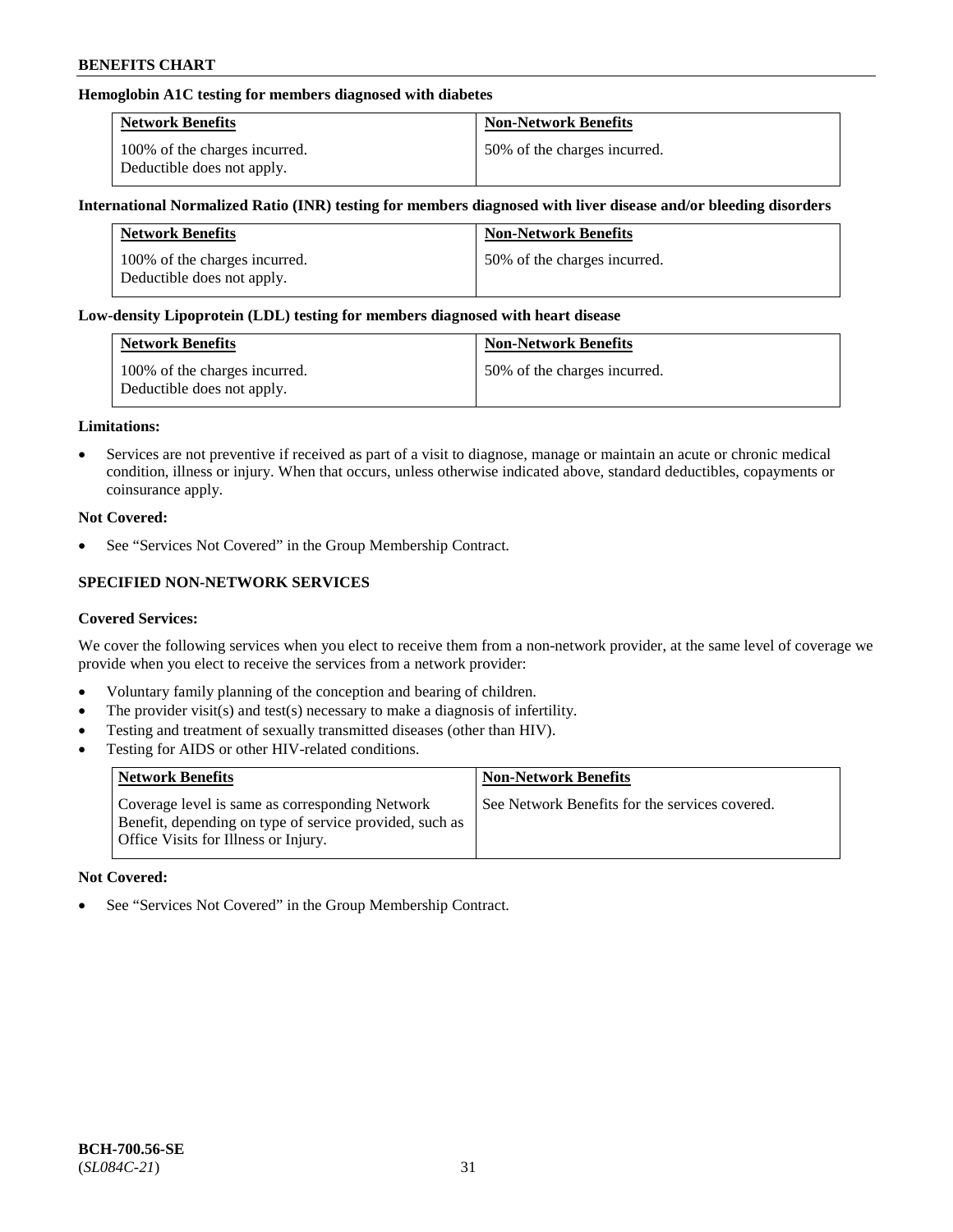## **TELEMEDICINE BENEFIT**

#### **Covered Services:**

Telemedicine services are covered under this Benefits Chart, subject to our medical criteria.

| <b>Network Benefits</b>                                | <b>Non-Network Benefits</b>                            |
|--------------------------------------------------------|--------------------------------------------------------|
| Coverage level is same as corresponding Network        | Coverage level is same as corresponding Non-Network    |
| Benefit, depending upon type of service provided, such | Benefit, depending upon type of service provided, such |
| as Office Visits for Illness or Injury.                | as Office Visits for Illness or Injury.                |

#### **Not Covered:**

See "Services Not Covered" in the Group Membership Contract.

## **TRANSPLANT SERVICES**

#### **Applicable Definitions:**

**Autologous.** This is when the source of cells is from the individual's own marrow or stem cells.

**Allogeneic.** This is when the source of cells is from a related or unrelated donor's marrow or stem cells.

**Autologous Bone Marrow Transplant.** This is when the bone marrow is harvested from the individual and stored. The patient undergoes treatment which includes tumor ablation with high-dose chemotherapy and/or radiation. The bone marrow is reinfused (transplanted).

**Allogeneic Bone Marrow Transplant.** This is when the bone marrow is harvested from the related or unrelated donor and stored. The patient undergoes treatment which includes tumor ablation with high-dose chemotherapy and/or radiation. The bone marrow is reinfused (transplanted).

**Autologous/Allogeneic Stem Cell Support.** This is a treatment process that includes stem cell harvest from either bone marrow or peripheral blood, tumor ablation with high-dose chemotherapy and/or radiation, stem cell reinfusion, and related care. Autologous/allogeneic bone marrow transplantation and high dose chemotherapy with peripheral stem cell rescue/support are considered to be autologous/allogeneic stem cell support.

**Designated Transplant Center.** This is any health care provider, group or association of health care providers designated by us to provide services, supplies or drugs for specified transplants for our members.

**Transplant Services.** This is transplantation (including transplants) of the human organs or tissue listed below, including all related post-surgical treatment and drugs and multiple transplants for a related cause. Transplant services do not include other organ or tissue transplants or surgical implantation of mechanical devices functioning as a human organ, except surgical implantation of an FDA approved Ventricular Assist Device (VAD) or total artificial heart, functioning as a temporary bridge to heart transplantation.

Prior authorization is required prior to consultation to support coordination of care and benefits.

## **Covered Services:**

We cover eligible transplant services (as defined above) while you are covered under this Benefits Chart. Transplants that will be considered for coverage are limited to the following:

- Kidney transplants for end-stage disease.
- Cornea transplants for end-stage disease.
- Heart transplants for end-stage disease.
- Lung transplants or heart/lung transplants for: (1) primary pulmonary hypertension; (2) Eisenmenger's syndrome; (3) endstage pulmonary fibrosis; (4) alpha 1 antitrypsin disease; (5) cystic fibrosis; and (6) emphysema.
- Liver transplants for: (1) biliary atresia in children; (2) primary biliary cirrhosis; (3) post-acute viral infection (including hepatitis A, hepatitis B antigen e negative and hepatitis C) causing acute atrophy or post-necrotic cirrhosis; (4) primary sclerosing cholangitis; (5) alcoholic cirrhosis; and (6) hepatocellular carcinoma.